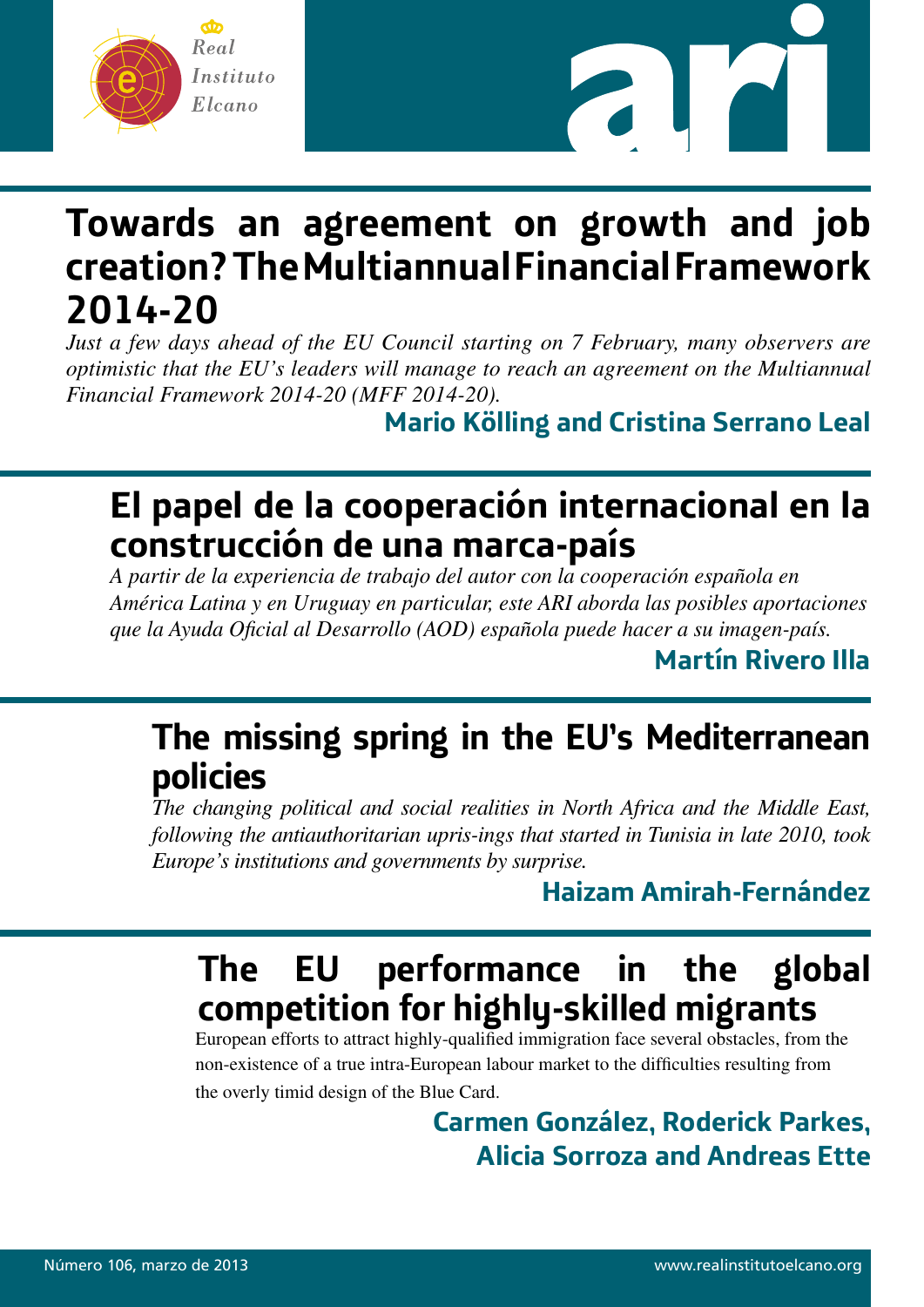## **Real Instituto Elcano**

Editor: Real Instituto Elcano

Colaboran en este número: Mario Kölling Cristina Serrano Leal Martín Rivero Illa Haizam Amirah-Fernández Carmen González Roderick Parkes Alicia Sorroza Andreas Ette

Coordinadora: Mª Dolores de Azategui



El Real Instituto Elcano es una fundación privada, independiente de la Administración Pública y de las empresas que la financian, que se constituyó bajo la presidencia de honor de SAR el Príncipe de Asturias el 27 de diciembre de 2001.

El Instituto se define como una institución apartidista, aunque no neutral, con vocación prospectiva, que utiliza diversos enfoques disciplinares con el propósito de generar propuesta que, más allá de su interés teórico, puedan resultar de aplicación práctica.

#### Real Instituto Elcano

C/ Príncipe de Vergara, 51 28006 Madrid Teléfono: 91 781 67 70 Fax: 91 426 21 57 info@rielcano.org www.realinstitutoelcano.org/wps/portal

> ISSN 1696-3466 Depósito Legal: M.23.689- 2003

**L**a misión esencial del **Real Instituto Elcano** es generar ideas sobre la realidad internacional y sobre las opciones estratégicas de España en las relaciones internacionales que resulten útiles a los responsables políticos, la empresa privada, el mundo académico, los medios de comunicación y la opinión publica en general.

Los valores y objetivos básicos que inspiran la actuación del Instituto son:

- La paz en las relaciones internacionales.
- La cooperación económica y la solidaridad entre los Estados y los pueblos.
- El respeto a los derechos humanos.
- La promoción y defensa de la democracia y de sus valores.
- La concordia entre los Estados, pueblos y civilizaciones del mundo.

El Real Instituto Elcano tiene como objetivos prioritarios:

- Analizar el escenario internacional con el fin de producir análisis, estudios e informes que arrojen luz sobre la evolución del mismo.
- Difundir esos trabajos con la meta de participar e influir en el debate público global sobre la realidad internacional.
- Servir de foro de encuentro y debate, a fin de fortalecer el diálogo entre agentes públicos y privados.
- Fomentar el crecimiento y desarrollo de la comunidad académica española dedicada a los estudios internaciones y estratégicos.

### Síganos a través de:

- Boletín/Newsletter electrónico: http://www.realinstitutoelcano.org/boletinsubs\_new.asp
- Suscripción por RSS:

http://www.realinstitutoelcano.org/wps/portal

• Twitter:

seguir @rielcano

• Facebook:

facebook.<sup>8</sup> facebook.com/RealinstitutoElcano

• YouTube:

You Tube http://www.youtube.com/user/RealInstitutoElcano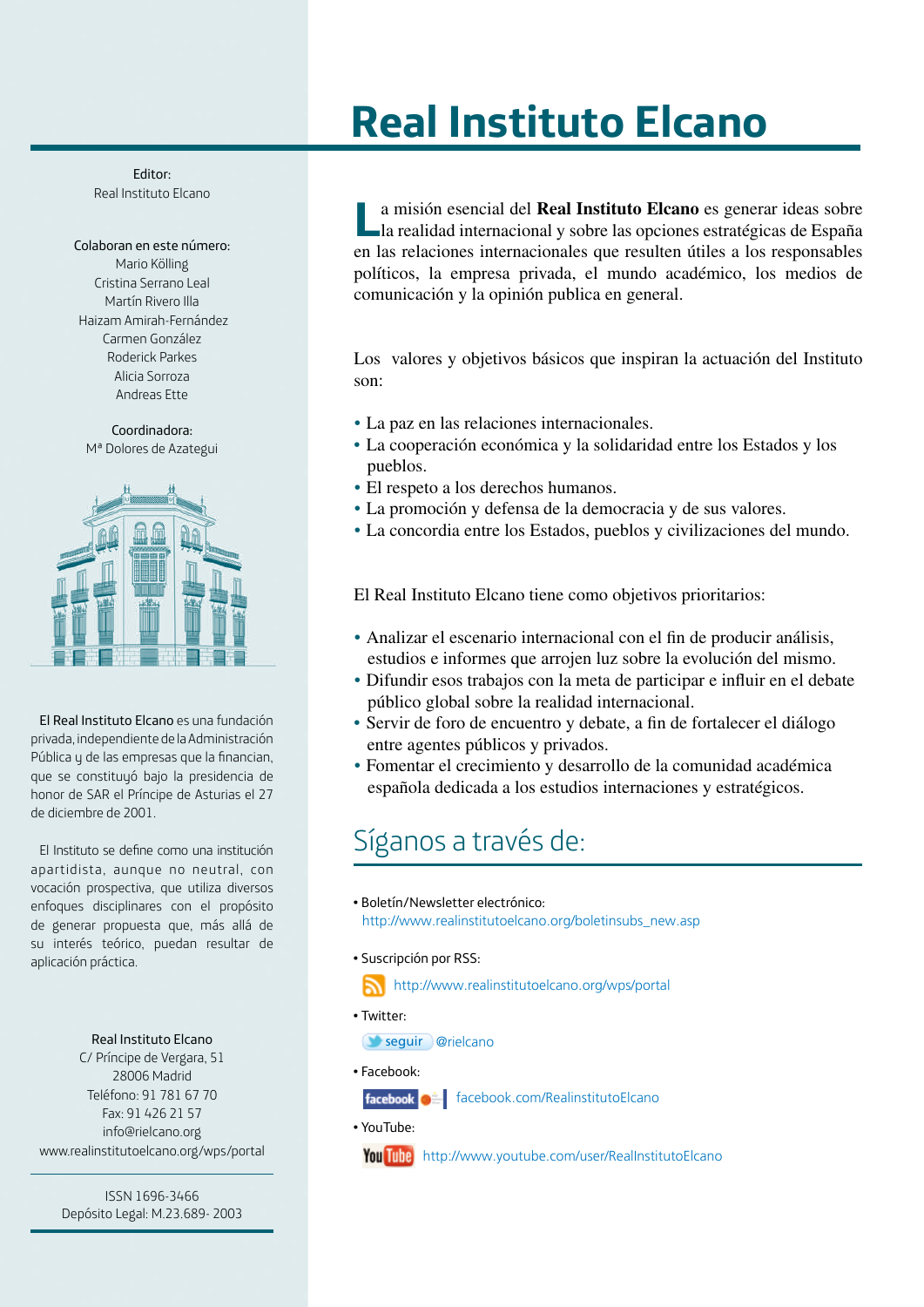### **Towards an agreement on growth and job creation? The Multiannual Financial Framework 2014-20**

*Mario Kölling and Cristina Serrano Leal*

Just a few days ahead of the EU Council starting on 7 February, many observers are optimistic that the EU's leaders will manage to reach an agreement on the Multiannual Financial Framework 2014-20 (MFF 2014-20).

### **El papel de la cooperación internacional en la construcción de una marca-país**

### *Martín Rivero Illa*

A partir de la experiencia de trabajo del autor con la cooperación española en América Latina y en Uruguay en particular, este ARI aborda las posibles aportaciones que la Ayuda Oficial al Desarrollo (AOD) española puede hacer a su imagen-país.

### **The missing spring in the EU's Mediterranean policies**

*Haizam Amirah-Fernández*

The changing political and social realities in North Africa and the Middle East, following the antiauthoritarian upris-ings that started in Tunisia in late 2010, took Europe's institutions and governments by surprise.

### **The EU performance in the global competition for highly-skilled migrants**

*Carmen González, Roderick Parkes, Alicia Sorroza and Andreas Ette*

European efforts to attract highly-qualified immigration face several obstacles, from the nonexistence of a true intra-European labour market to the difficulties resulting from the overly timid design of the Blue Card.

**ARI, Documentos de Trabajo, Comentarios Elcano, Noticias Elcano, Especiales y Secciones web, Actividades pasadas**

# Número 106, marzo de 2013

**NICE** 

**4**



**19**

**11**

**24**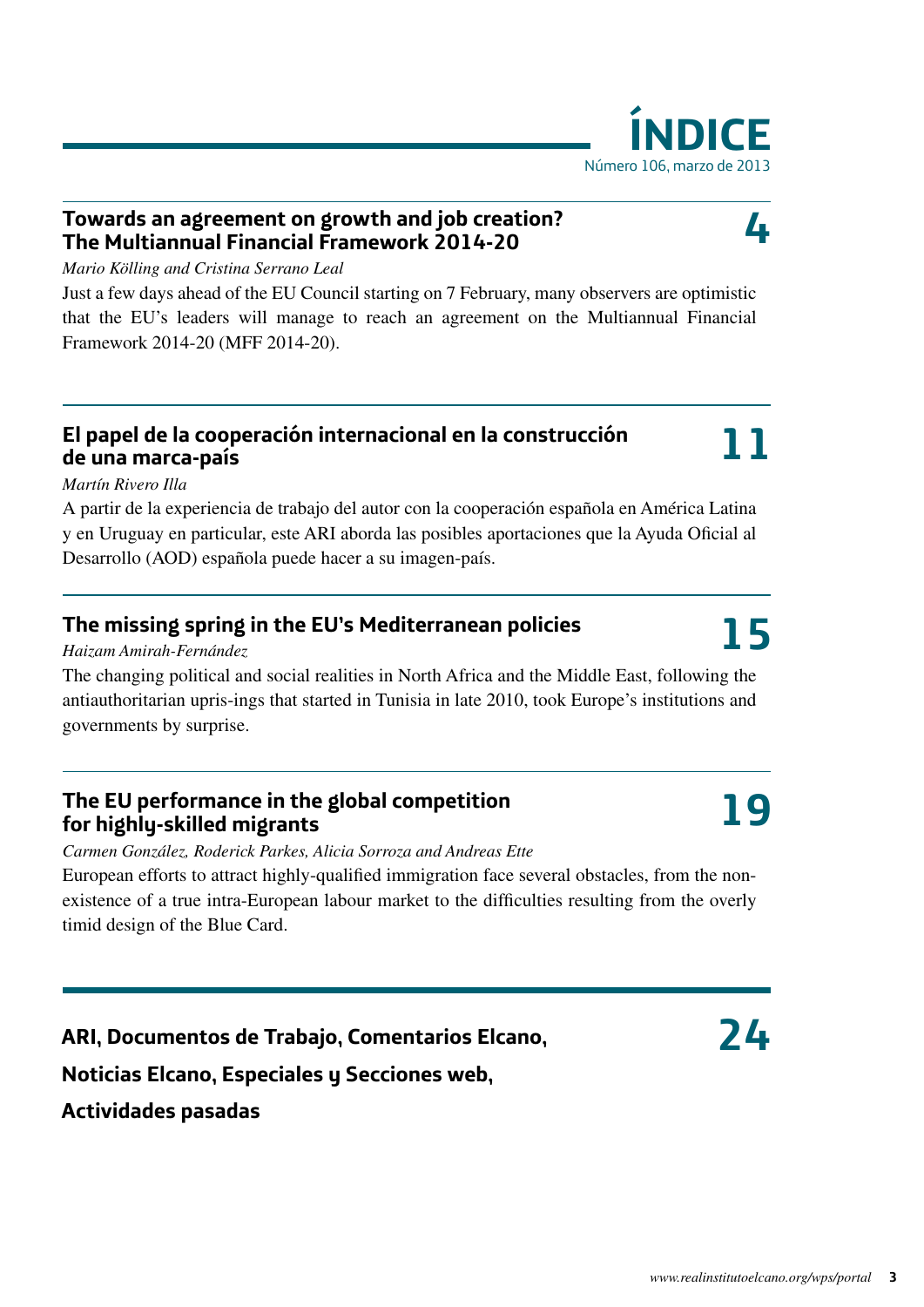## **Towards an agreement on growth and job creation? The Multiannual Financial Framework 2014-20**

*Just a few days ahead of the EU Council starting on 7 February, many observers are optimistic that the EU's leaders will manage to reach an agreement on the Multiannual Financial Framework 2014-20 (MFF 2014-20).* 

#### **Mario Kölling and Cristina Serrano Leal**

#### **Theme1**

his paper analyses the positions of –and main<br>cleavages between– the leading players that led<br>to the failure of the 22-23 November EU summit,<br>while this questions that must be solved to enable an cleavages between– the leading players that led to the failure of the 22-23 November EU summit, highlighting the questions that must be solved to enable an agreement on the MFF 2014-20 to be reached in the coming months.

#### **Summary**

**Journal Financial Financial Framework 2014-20 (MFF 2014-20)<br>
<b>Heading Multiannual Financial Framework 2014-20 (MFF 2014-20)** ust a few days ahead of the EU Council starting on 7 February, many observers are optimistic that the EU's leaders will manage to reach an agreement on 20). For the second time the Council will be negotiating this complex issue after a failed attempt on 22-23 November 2012. There are various interpretations of the failure of the November summit, with some observers considering that the pressure during the summit was insufficient to give rise to an agreement while, conversely, others underline that there was too much pressure to allow a common position or compromise to emerge. This paper analyses the positions of –and main cleavages between– the leading players that led to the summit's failure, highlighting the questions that must be solved to enable an agreement on the MFF 2014-20 to be reached in the coming months.

#### **Analysis**

o Multiannual Financial Framework (MFF)<br>negotiation has been successful at the first<br>attempt, and the negotiation of the MFF 2014-20<br>no exception to this long-standing rule. At the EU Council negotiation has been successful at the first attempt, and the negotiation of the MFF 2014-20 is no exception to this long-standing rule. At the EU Council

starting on 7 February, the EU's leader will negotiate for the second time this difficult budgetary issue, which remains unresolved after the failed summit of 22-23 November 2012. There are various interpretations of the failure of the November summit. Symbolic elements are a key feature in these negotiations, as is the fact that no EU leader wants to be perceived by public opinion afterwards as 'having lost face'. In this respect, some observers consider that the pressure during the summit was insufficient to make an agreement possible, while others underline that the pressure was too great for a common position or compromise to be achieved.

Expectations for the EU Council were in any case high and the negotiation of the MFF 2014-20 finally appeared on the front-pages of the European media that covered the negotiation. The Council President Herman Van Rompuy had made preparations to keep the EU leaders and their interpreters in Brussels until the evening of 24 November and some insiders mentioned that since everyone was unhappy with the proposals tabled they had the impression that a compromise would be possible. However after pushing certain spending headings downward and others upwards and offering side payments to some member states, the EU leaders only needed until the late afternoon of 23 November to decide to break off the negotiations and postpone them to another summit.

In a statement published shortly after the European Council, the Heads of State and government gave the Council President the mandate, along with the President of the European Commission, to continue the work and pursue consultations in the coming weeks in order to find a consensus. The heads of state and government also underlined that the European budget is important for the Union's cohesion and for jobs and growth in all countries, a message aimed at reinforcing the expectations for the summit of 7-8 February see a final deal being struck.<sup>2</sup>

Despite the fact that it was labelled the US\$1 trillion negotiation, the EU budget is small, at around only 2% of the Union's total public expenditure and 1% of its GNI. However, the MFF 2014-20 will determine the EU budget's role in responding to the economic crisis and global competition. Europe urgently needed a signal that the EU is capable of reaching agreements on such an important issue. The fact that the summit produced no results has made scepticism and disappointment rise and kept yet another conflictive topic on the agenda.

This paper will analyse the main positions of –and cleavages between– the leading actors that have led to the summit's failure, highlighting the questions which must be resolved during the EU Council of 7-8 February in order to reach an agreement on the MFF 2014-20.

- 2 Statement by the Members of the European Council, 23/XI/2012, Brussels.
- 3 29/X/2012: Negotiating box (15599/12).
- 4 Bulgaria, Croatia, Czech Republic, Estonia, Greece, Hungary, Lithuania, Latvia, Malta, Poland, Portugal, Romania, Slovakia, Slovenia and Spain.
- 5 France, Spain, Italy and Ireland.

<sup>1</sup> This is an update of ARI nr 90/2012 "Divergence and Convergence: A Preliminary Analysis of the European Council of 22-23 November 2012" published on 19 December 2012, available at: http://www.realinstitutoelcano.org/wps/portal/rielcano\_eng/Content?WCM\_GLOBAL\_CONTEXT=/elcano/elcano\_in/ zonas\_in/europe/ari90-2012\_kolling-serrano\_divergence\_convergence\_eu-council\_2012.

<sup>&</sup>lt;sup>6</sup> Austria, Germany, Finland, France, Italy, the Netherlands and Sweden.<br><sup>7</sup> M. Kölling & C. Serrano Leal (2012), 'The Negotiation of the Multiannual Financial Framework – Budgeting Europe 2020 or Business as Usual?', ARI 68/2012, Real Instituto Elcano.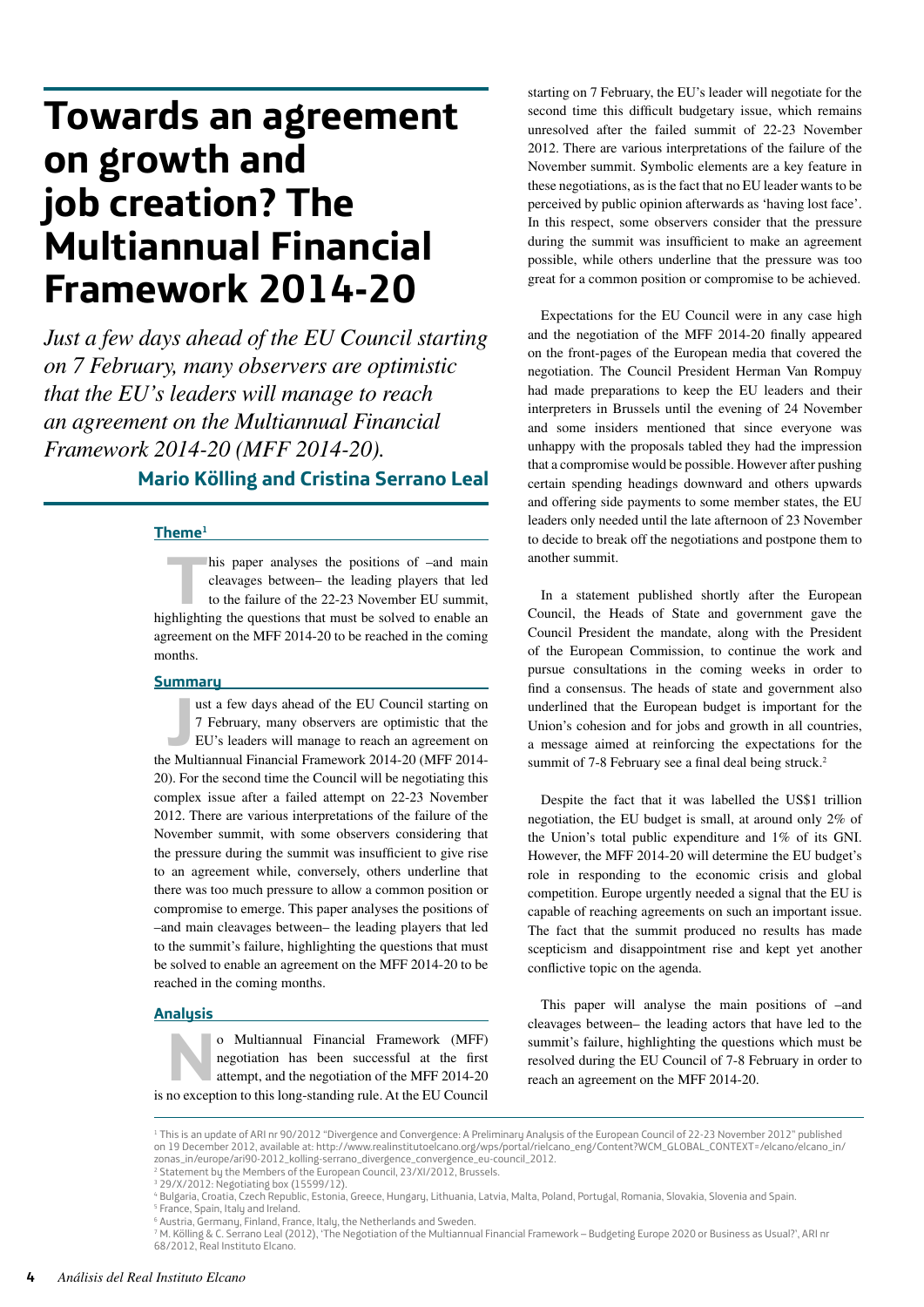#### *The Prelude to the European Council*

The negotiation of the MFF 2014-20 started after a broad public debate during the EU budget review, which took place from 2007 to 2009. On 29 June 2011 the European Commission presented its proposals for the MFF 2014- 2020. By the end of 2011, 57 proposals relating to the legal basis for European spending programmes had been submitted in almost all policy areas. Finally, an amended version of the MFF 2014-20 was published on 6 July 2012. This version foresees a total volume of  $\epsilon$ 1,033 billion (at constant 2011 prices), or around 1% of the EU-27's GNI.

The proposals presented no radical changes in the structure of the EU budget, but made a serious attempt to improve the quality of strategic planning and policy implementation, aligning expenditures with the Europe 2020 objectives. The end of the negotiating process was intended to lead to a compromise acceptable to all the member-states and the three EU organs: the European Commission, the European Council and the European Parliament.

Over the past months the Polish, Danish and Cypriot EU Presidencies made an effort to narrow down the Member States' positions. After taking over the EU Presidency, Nicosia confirmed its ambition of reaching an informal agreement at the October European Council, a deal with the European Parliament in November and the final agreement in December. The Cypriot government held a series of bilateral meetings with Member States and at the General Affairs Councils on 24 September presented a first revised version of the negotiating box. Although the box did not yet contain any figures for the expenditure ceiling or spending headings, the Presidency already considered that the Commission's proposal would 'have to be adjusted downwards'. It was not until the end of October 2012 that a revised proposal with concrete figures for the MFF 2014-20 was presented. The revised negotiating box contained cuts amounting to at least  $€50$  billion compared with the European Commission's original proposal.<sup>3</sup> The revision immediately heated up the debate, being criticised by the European Commission, the European Parliament and the Member States. In the debate three broad opinion groups can be identified: the 'Friends of Cohesion Policy',<sup>4</sup> the 'Friends of the CAP'<sup>5</sup> and the 'Friends of Better Spending'.<sup>6</sup> While the first group focuses on the fact that the EC's budgetary proposal constitutes the absolute minimum for Cohesion policy and the second defends spending on CAP, the third insists on the need to limit and reduce EU spending and considers that the quality of spending is the key to creating additional growth.7

Despite the tight schedule proposed by the EU Presidency and the President of the EU Council and the manifest conflict, the Member States expressed their willingness to reach an agreement at a special European Council scheduled for 22-23 November and solely devoted to the MFF 2014-20. Some days ahead of the Council the debate between the net payers and the net beneficiaries of the EU budget was further complicated by the position of the British Prime Minister, David Cameron, who received a strict mandate from Parliament to defend acquired rights such as the British rebate and insist on additional cuts. Not only did the British Parliament exert pressure on these issues, but an opinion poll, released a week before the summit, showed that in the event of a referendum 56% of the UK's citizens would vote for withdrawal from the EU.

#### *The EU Council*

In order to prepare the European Council, President van Rompuy released a proposal with cuts of around €80 billion to the budget proposals presented by the European Commission This implied  $2\%$  ( $E20$  billion) less than the current 2014-20 framework. The paper raised fierce protests among the Friends of Cohesion and the main beneficiaries of the CAP as it included cuts of around €30 billion in Cohesion funding and of €25 billion in agricultural expenditure. Taking into account the pressure from the Friends of Better Spending and the debate on Cohesion and CAP, it was already clear that the Council would concentrate on these two main spending areas and that a compromise would only be reached by applying 'savings' in the remaining headings.

### The European budget is important for cohesion and growth

### Friends of Cohesion, CAP or better spending?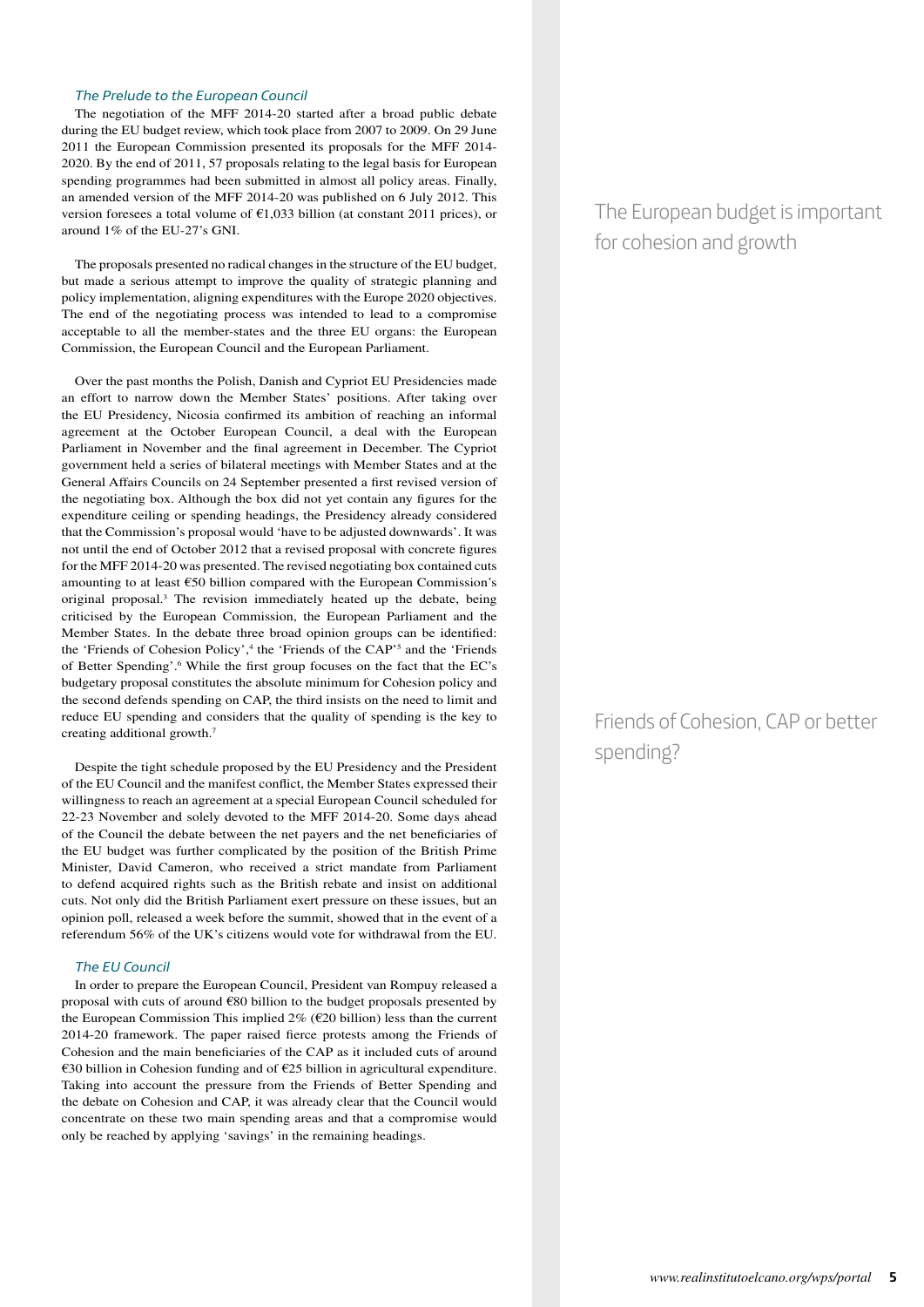With the aim of downplaying expectations, already on 20 November the German Chancellor Angela Merkel announced that there was no rush to reach an agreement and that an agreement in 2013 might be more likely: 'Positions are too far apart, but as I said before, it would not be dramatic if we need to come back next year'.8

On the morning of 23 November Van Rompuy presented a new compromise proposal which offered €972 billion in global expenses, 7% less than the Commission's proposal. In an attempt to reduce tension, spending on Cohesion Policy and the CAP was increased without changing the MFF 2014- 20's overall ceiling. Van Rompuy proposed to restore  $£10.6$ billion to Cohesion and €8 billion to the CAP at the expense of investments in competitiveness and external affairs.

The following paragraphs analyse the different spending headings and the position of each Member State.

Overall volume: in terms of the overall volume the majority of Member States could sign up to the last proposal presented by Van Rompuy. Four countries were pushing for more cuts: the UK, Sweden, the Netherlands and Denmark. Germany and Poland seemed to be relatively satisfied. Other Member States, including France and Italy, had directly or implicitly threatened to use their veto if spending were to be further reduced.

Heading 1a Competitiveness: the last proposal reestablished expenditure for Cohesion and the CAP, mainly through cuts in the Competitiveness Heading and the Connecting Europe Facility. The latter, which will finance major transport, energy and telecommunication infrastructure was the target of the largest part of cuts in the first round of negotiations. The latest proposal reduced it again by  $\epsilon$ 5 billion, setting a maximum allocation of  $\epsilon$ 41.25 billion. Of that total, transport would receive €26.95 billion (of which  $\epsilon$ 10 billion from the Cohesion Fund), energy  $\epsilon$ 7.13 billion and telecommunications €7.17 billion. Nevertheless, the Competitiveness Heading was set at  $£139.54$  billion, up by 50% compared with the current financial framework.

Heading 1b Cohesion Policy: in a context of economic crisis, the Cohesion countries tried to minimise the cuts in Cohesion, one of the policies with the greatest impact on growth and recovery prospects.

Although the last proposal presented could be considered an increase, the overall budget of  $£320.15$  billion for Cohesion is nearly  $E20$  billion less than the European Commission's proposal.9 Accordingly, the Cohesion Fund would receive €66.34 billion with an increase in aid intensity. Moreover, outermost regions, such as the Canary Islands, Azores, Madeira, Martinique, Guadeloupe, French Guiana, Reunion, Saint Martin and newcomer Mayotte, would receive  $\epsilon$ 1.39 billion, more than in the Commission's initial proposal thanks to specific aid of 30€ per inhabitant.

Furthermore, and answering the concerns of Spain and France, the safety net for the regions set to leave the 'less developed' category in 2014 was also raised slightly. Accordingly, these regions will be able to keep at least 60% of their current allocation. The Council President proposed establishing the absorption limit at 2.35% of national GDP, a slight reduction which left some funds available for other countries in need (Greece and Portugal). The mechanism is adjusted for states that have been hit the hardest by the crisis: in this respect, in states where GDP fell by more than 1% from 2008 to 2010, the absorption limit would be set at 2.59%.

After the summit, the Cohesion countries seemed to be satisfied, as they were also offered some additional sidepayments, including €1 billion for Spain, Italy, Portugal and Greece and  $E1.2$  billion for Hungary. Furthermore, the method proposed to calculate aid for the less developed regions was more advantageous than in the first Van Rompuy proposal: for instance, the unemployment premium rose from  $\text{\textsterling}800$  to  $\text{\textsterling}1,300$  per year per person and from  $\text{\textsterling}300$  to €500 in transition regions. According to first calculations, Spain would get an extra €2.75 billion and Ceuta and Melilla, with strategic interest,  $€50$  million, following the precedent of the last negotiations in 2005.10

Heading 2 Common Agricultural Policy (CAP): one of the main issues at stake in the European Council negotiations was the financing of the CAP, a policy strongly criticised by the UK and the Netherlands but strongly defended by France and Spain as the only real common EU policy.

The latest version of the negotiation box contained cuts of up to  $£17.5$  billion compared with the European Commission's proposal and set the CAP ceiling at €372.23 billion. It allocated €277.85 billion to market-related expenditure and direct payments, accounting for an increase in the CAP envelope of €8 billion compared with the last proposal. The increase was aimed at France, which had consistently defended expenditure in agriculture, as well as at Spain. Despite this, the French President François Hollande, backed by Spain, Italy, Ireland and Romania, pushed for a further €6 billion to be re-injected into the CAP budget. As a concession to the new Member States,

<sup>8</sup> 'Leaders Break off EU Budget Talks', EU Observer, 23/XI/2012.

<sup>9</sup> The funds would break down as follows: €161.427 billion for the less developed regions; €31.393 billion for the transition regions; and €50.872 billion for the more developed regions.

<sup>10 &#</sup>x27;Multiannual Financial Framework/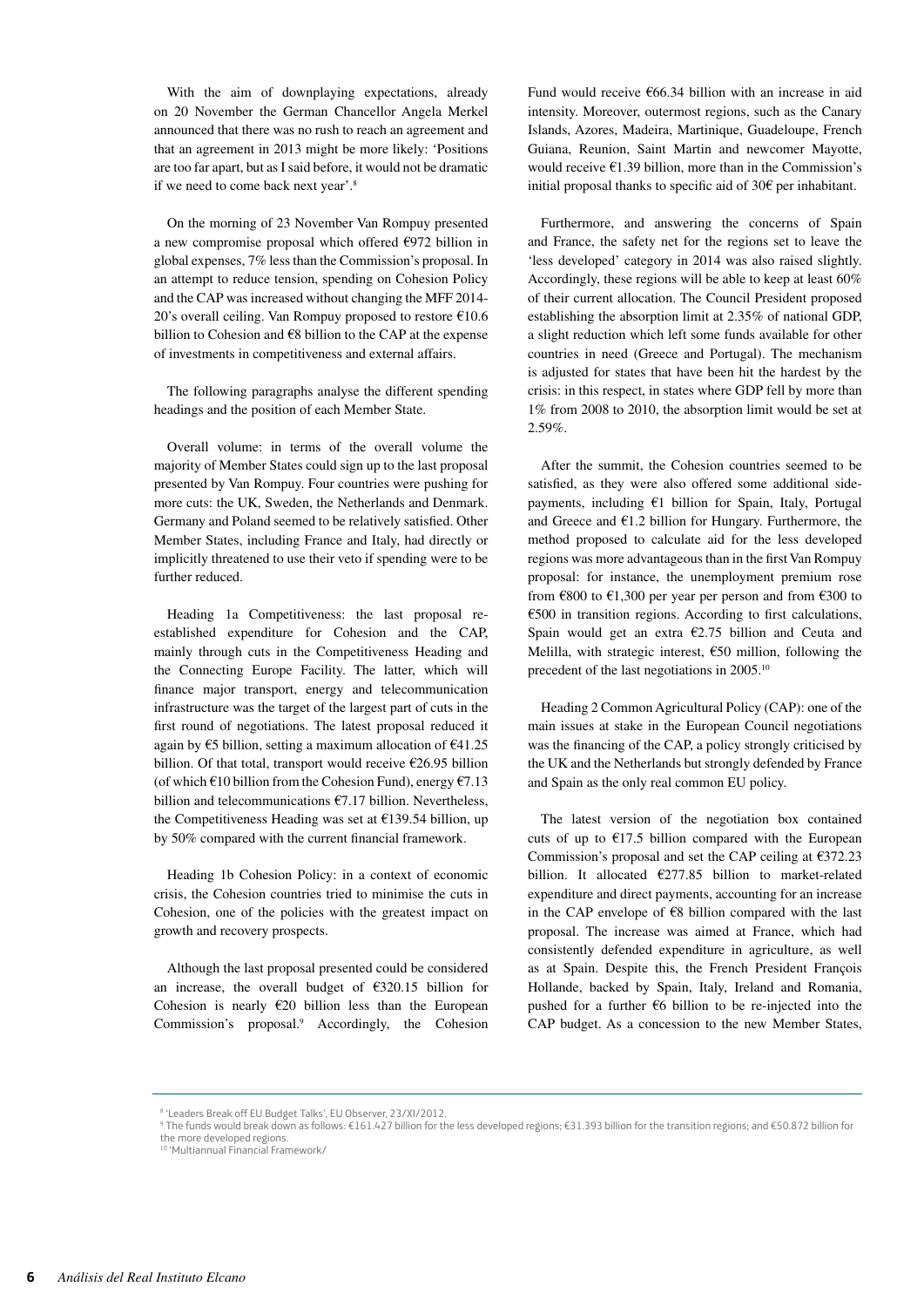*Graph 1. Comparing the Commission, the Cypriot Presidency and the Council President's proposals on Heading 1a (in € billion)*











Source: the authors.

Two main spending areas: Cohesion and CAP

Agriculture will be the decisive item to unblock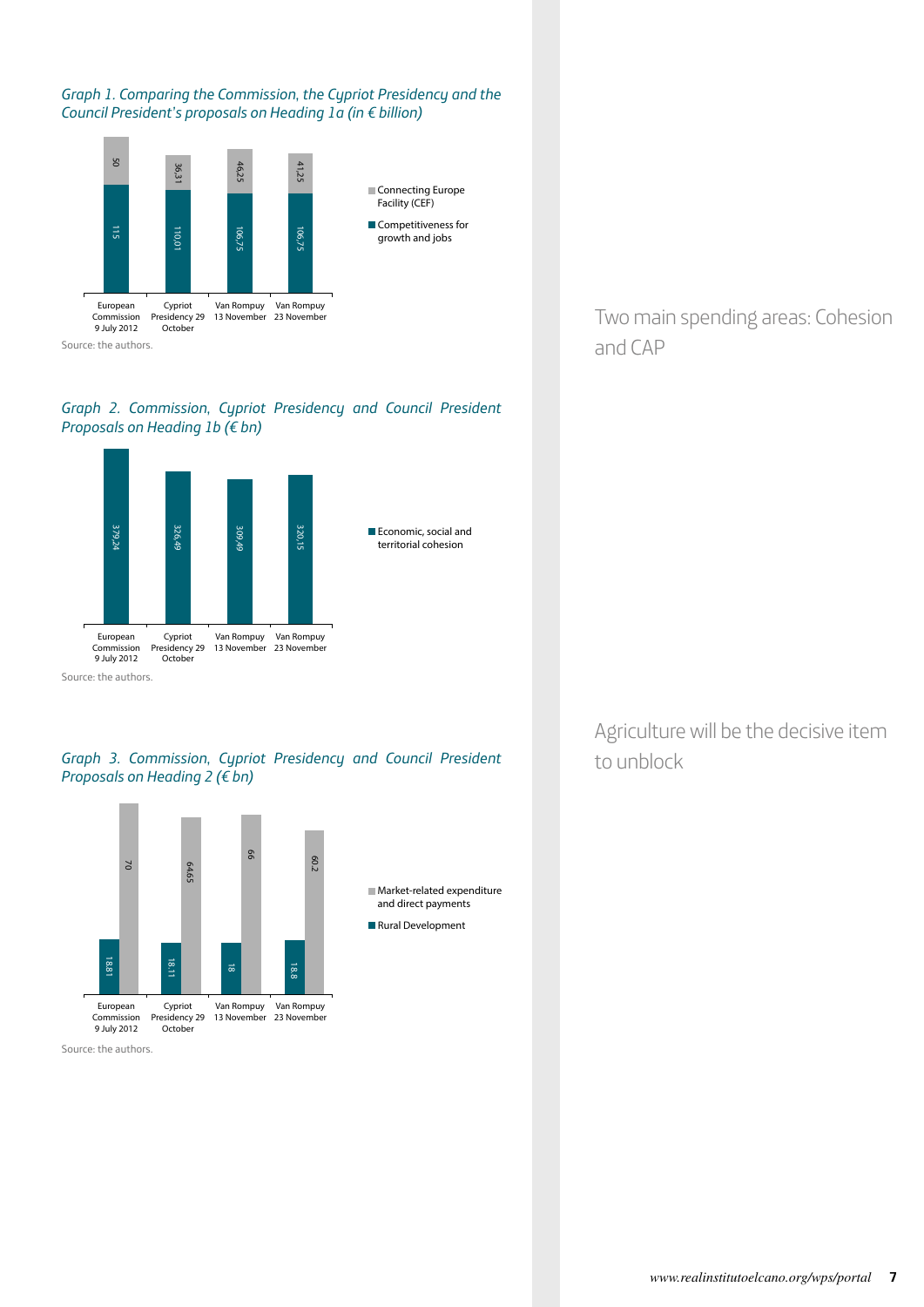the proposal maintained the system of rebalancing direct payments across the EU so that in this respect the latest version of the draft conclusions set a minimum level for direct payments to be reached by 2020 ( $\epsilon$ 196 per hectare).

Under pressure from Member States faced with growing budgetary constraints, greater flexibility between the two CAP pillars was included. This could negatively affect Pillar 2 (rural development) expenditure. Van Rompuy's latest paper proposed allowing all Member States to shift up to 15% of their rural development money to Pillar 1. As a result, the reduction in rural development spending could reach 23% compared with the Commission's proposal, although side payments were foreseen for Italy and Austria.

The failure to adopt MFF 2014-20 has pushed back the agenda for CAP reform, placing the whole process in stand-by. For the coming negotiation, agriculture will be the decisive item to be unblocked in order to secure an agreement.

Headings 3 Citizenship, freedom, security and justice and 4 External expenditure: in general terms, Member States approved the structure of headings 4 and 3 and up until the October council almost no Member State had asked for a reduction in the overall ceiling for the two headings. Nevertheless, in the current negotiating situation, Member States are seeking to keep specific spending categories (such as CAP and Cohesion Policy) at a high level, demanding that cuts be made elsewhere. Other Member States advocate a reduction in the EU budget independently of where. In this context, headings 4 and 3 were the most affected by cuts in the last proposal, in order to increase or maintain spending on the CAP and Cohesion, and were set at €60.6 billion and  $€16.6$  billion, respectively.

Heading 5 Administration: the proposed reform of the status of EU civil servants in December 2011 is aimed at saving  $\epsilon$ 1 billion by 2020, mainly through a 5% staff reduction and increasing the number of hours worked per

of which market-related expenditure and direct payments

5. Administration<br>Side payments

week. Nevertheless, the proposal did not satisfy some Member States, such as the UK, which seek more radical cuts. In the past months Van Rompuy has backed the idea of maintaining spending in administration at nearly the same level as the Commission's proposal, €62.6 billion, with a slight cut of €536 million.

Correction mechanisms: these are among the most sensitive issues which come up in the negotiations regarding EU resources to the budget and are often left for the last moment. The British position is heavily marked by Prime Minister Margaret Thatcher, who in 1984, some years after the UK's accession, negotiated the so-called British rebate, which accounted for  $\epsilon$ 3.6 billion in 2011. Although there is a strong demand from all Member States to abolish the rebate, the British cheque seems safe considering that it would take the unanimous agreement of the 27 Member States to eliminate it, including the agreement of the British Parliament, which is very difficult to imagine. Even the failure of the negotiation of the MFF 2014-20 would not mean cancelling it and this leaves the UK in a strong position. Its stance has been reinforced by the fact that Germany, the Netherlands, Sweden and Austria have also got their own rebates, introduced in 2000 at the Berlin European Council, and are determined to defend them. Moreover, Denmark requested very strongly that it would also need a correction mechanism in order to improve its net balance. The debate on the correction mechanisms hindered the discussion on new ways to finance the EU budget –such as the introduction of a Financial Transaction Tax– but this issue will need to be discussed at the next European Council as it is one of the main demands of the European Parliament, which must give its consent to the financial framework.

|                                               | European | Cypriot | Van Rompuy | <b>Van Rompuy</b> |  |  |
|-----------------------------------------------|----------|---------|------------|-------------------|--|--|
| 1a. Competitiveness for growth and jobs       | 165.00   | 146.32  | 153.00     | 148.00            |  |  |
| of which Connecting Europe Facility (CEF)     | 50.00    | 36.31   | 46.25      | 41.25             |  |  |
| 1b. Economic, social and territorial cohesion | 379.24   | 326.49  | 309.49     | 320.15            |  |  |

*Table 1. Commission, Cypriot Presidency and Council President Proposals on the MFF 2014-20 (€ bn)*

2. Sustainable growth: natural resources<br>
272.23<br>
277.40 378.97 364.47 372.23<br>
277.40 269.85 277.86

3.80 Security and citizenship 18.80 18.80 18.80 18.80 18.80 18.80 18.80 18.80 18.80 18.80 4. Global Europe 68.20<br>
5. Administration 63.16 63.16 63.16 63.00 60.20<br>
5. Administration 62.60 62.60 62.60

> Italy (€1 billon) Portugal (€1 billion) Spain (€2.75 billion) Greece (€1billion) Austria (€700 million), Finland (€500 million), Slovenia (€150 million) Luxembourg (€20 million)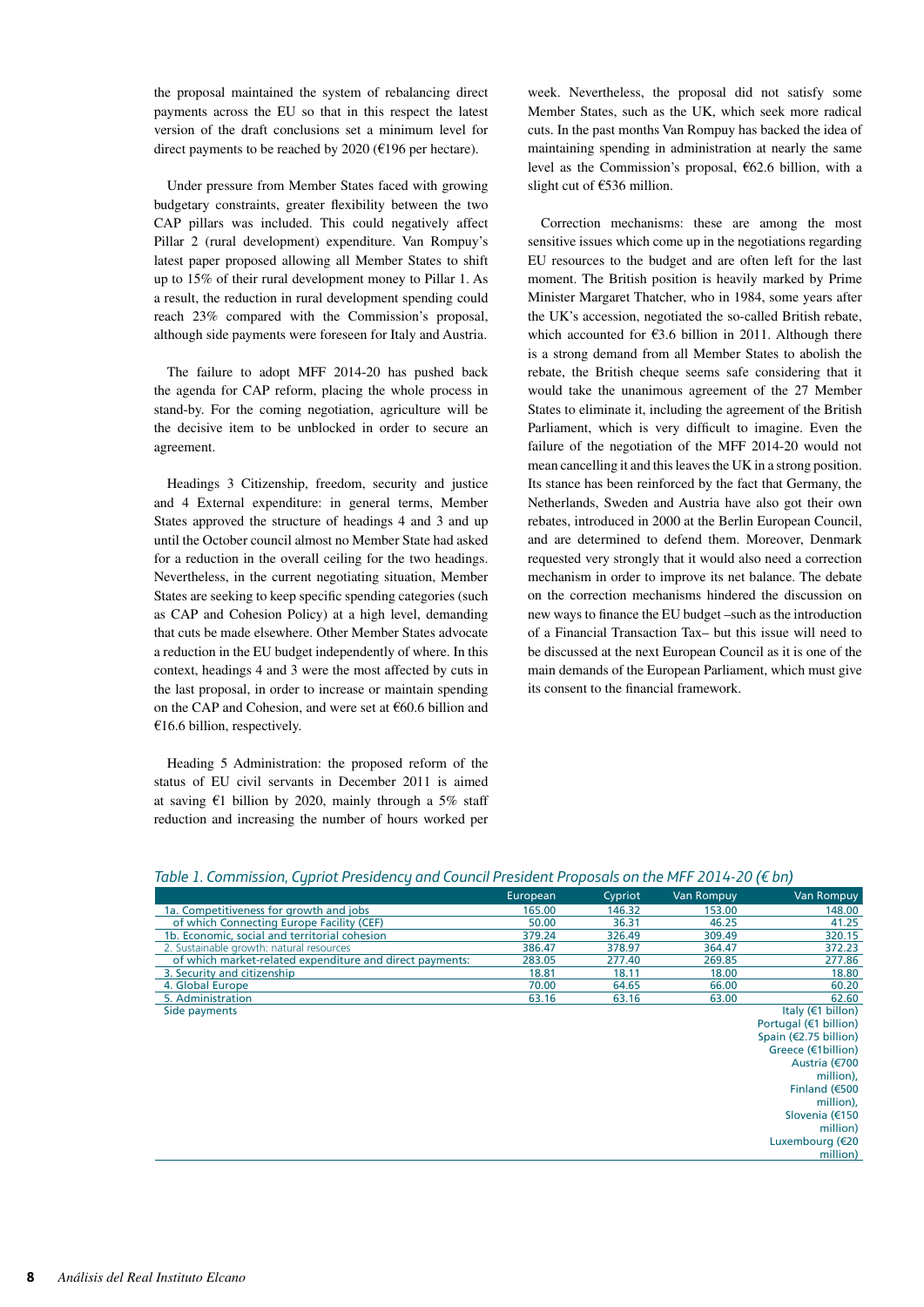#### *Graph 4. Commission, Cypriot Presidency and Council President Proposals on Headings 3 & 4 (€ bn)*



#### *Graph 5. Commission, Cypriot Presidency and Council President Proposals on the MFF 2014-20 (in %)*



Source: the authors.

#### **Conclusions**

In ust a few days ahead of the EU Council that starts on 7 February, many observers are optimistic that the EU's leaders will manage to reach an agreement on the MFF 2014-20. Until now, the insistence of several Member Sta ust a few days ahead of the EU Council that starts on 7 February, many observers are optimistic that the EU's leaders will manage to reach an agreement on the MFF 2014-20. Until now, the insistence of several little room for flexibility during the past European Council negotiation. In this respect, the Council Presidency and the EU Presidency had to propose from the beginning additional cuts in spending. The strategic decision to reduce the CAP and Cohesion Policy was, nevertheless, strongly opposed by France, Spain, Italy, Greece, Portugal and the new Member States and did not last long. The EU budget's limited resources, again mainly concentrated on the CAP and Cohesion policy, will therefore leave insufficient funding available for financing European policies such as R&D and the EU's external action. It would not be fair to blame the 'Friends of Better Spending' alone for the summit's failure, since other Member States had also requested the maintenance of EU spending in their respective countries and had shown no flexibility on further cuts in the 'traditional spending headings'.

Tension between austerity and national needs

### National interests must be subordinated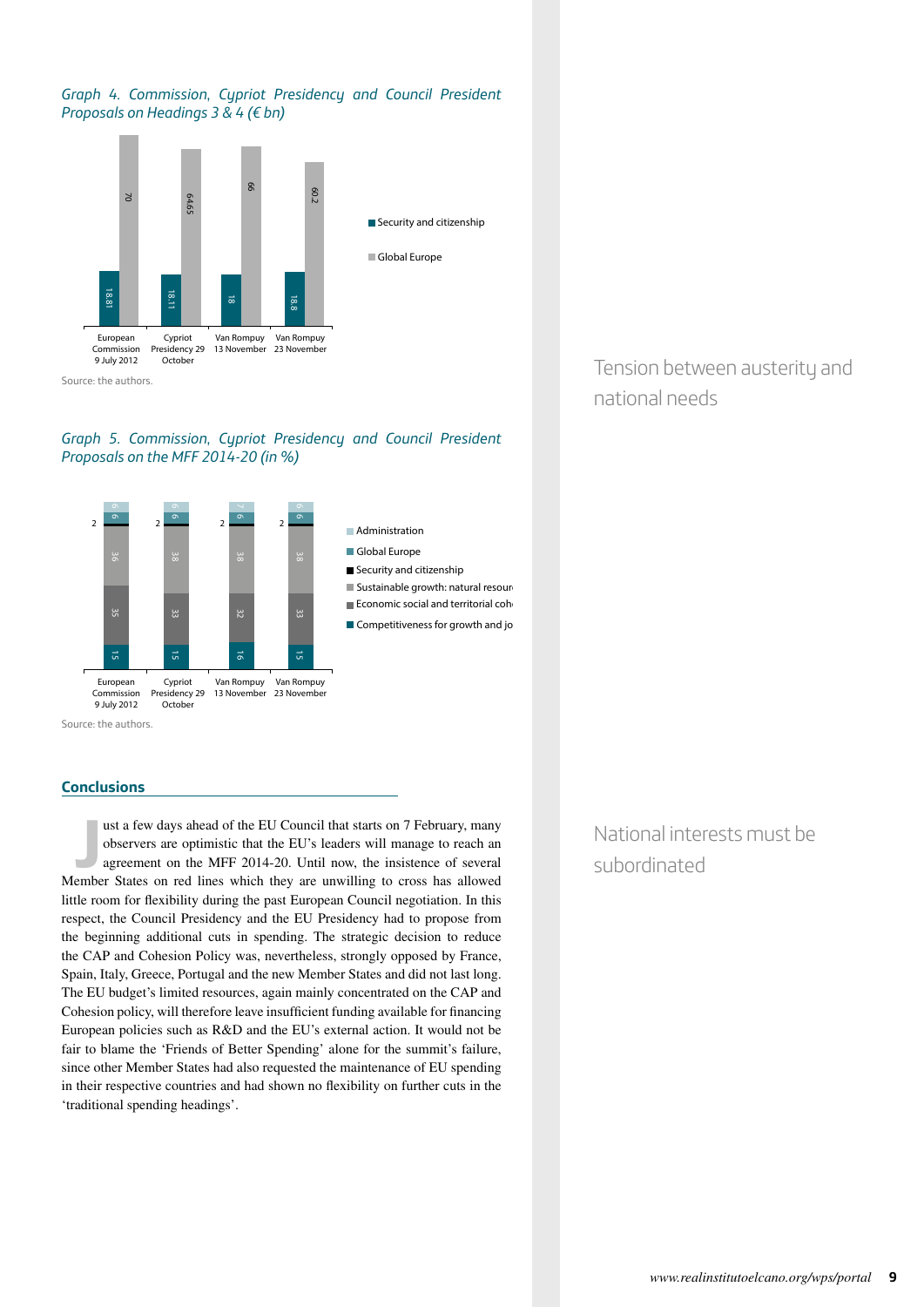As in previous negotiations, the tension between austerity demands and national necessities has again arisen with force at a time of economic crisis and growing unemployment in Europe. It is clear that a volume of around 1% of the EU's GNI for the budget is too small to achieve a true steering effect in such a complicated context. Moreover, the numerous correction mechanisms and growing number of side payments will make the MFF 2014-20 again highly complicated and less transparent.

Additionally, according to the negotiation agenda no increase in EU budgetary autonomy can be expected. The debate on a reformed own-resources system which started in the public consultation process during the EU budget review failed to mature and was postponed at an early stage of the negotiation process.

It is now very difficult to say who will get the best agreement because many factors come into play (aid intensity by type of region, premiums granted in terms of unemployment, special allowances, individual perks, etc.). However, it can be assumed that Spain's position can be improved, as well as the net balance of France and the countries most heavily affected by the crisis.

The EU Council on 22-23 November has again brought to the fore the limited political ambition and vision for Europe among the EU's leaders. The focus on national net balances, once again, has ignored the impact the EU budget could have in overcoming the crisis, as well as the MFF 2014-20's role in supporting growth, employment, competitiveness and convergence in line with the Europe 2020 Strategy.

The Council has confirmed the long-standing argument that no multiannual financial framework negotiation ends in success at the first attempt. Experience also shows that small Member States make good EU Presidencies, since they are cautious in their external behaviour and act as honest brokers. However, so far no small country has reached an agreement on a MFF. It has always been the larger Member States that have been able to subordinate certain national material interests in order to reach an agreement. At the beginning of 2013 Ireland assumed the Presidency for the seventh time since joining the EU in 1973. The Irish government will be decisive in reaching an agreement on the MFF 2014-20, a goal which is necessary not just for the success of its Presidency but especially for the EU's own cohesion and growth.<sup>11</sup>

#### **Mario Kölling**

*García Pelayo Fello*w, Centre for Political and Constitutional Studies

> **Cristina Serrano Leal** *PhD in Economics*

<sup>&</sup>lt;sup>11</sup> Declarations by President Durão Barroso and other European leaders after the European Council can be found in Bulletin Quotidien Europe, 24/XI/2012, Agence Europe, Brussels.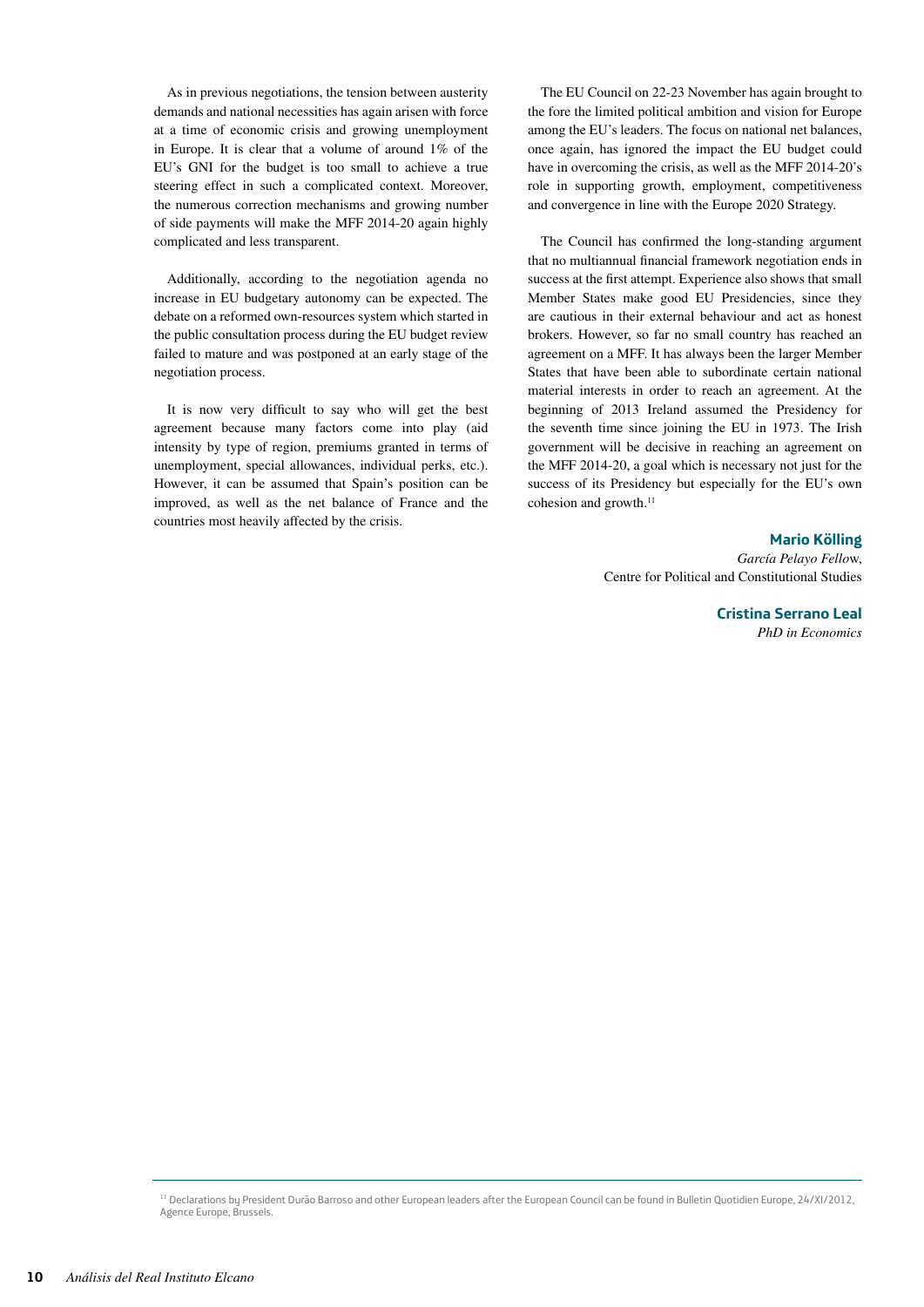**L**a cooperación internacional al desarrollo que España brinda al mundo puede contribuir positivamente a su estrategia de marca-país.

#### **Resumen**

**A**partir de la experiencia de trabajo del autor con la cooperación española en América Latina y en Uruguay en particular, este ARI aborda las posibles aportaciones que la Ayuda Oficial al Desarrollo (AOD) española puede hacer a su imagen-país. El análisis se estructura en tres dimensiones que el autor considera valiosas y distintivas de la cooperación española: (1) la AOD bilateral con América Latina; (2) la cooperación española hacia los organismos multilaterales de cooperación, particularmente al sistema de Naciones Unidas; y (3) la promoción de la cooperación sur-sur en Iberoamérica. Este análisis sostiene que el fuerte crecimiento que tuvieron los fondos de cooperación española en la década pasada, aun aceptando posibles niveles de ineficacia o ineficacia en algunos aspectos de su gestión, constituyen una inversión que ha obtenido resultados concretos y generado capacidades profesionales e institucionales relevantes así como mejorado la imagen de España en el mundo. En el momento de considerar la reducción de la AOD parece necesario valorar de qué forma ese importante legado es preservado y cómo se mitigan los posibles impactos que esto pueda generar en la imagen-país.

#### **Análisis**

**E**s habitual que, en momentos de crisis económica o restricciones financieras, los donantes se planteen la necesidad de reducir los recursos públicos que destinan a su política de cooperación al desarrollo. Al igual de lo que sucede con los recortes que se plantean para el gasto público social, los recursos de la Ayuda Oficial al Desarrollo (AOD) son considerados desde las visiones más conservadoras como un "gasto" en sentido estricto. Es decir, en el debate sobre la distribución por políticas de los recortes fiscales, no se contemplan los componentes de inversión y de capacidad de generación indirecta de riqueza que la ayuda al desarrollo puede conllevar. Si bien la literatura académica en economía o ciencia política es profusa respecto de los retornos de la inversión social, el análisis académico es menor y menos robusto en lo que refiere a los retornos de la AOD.

Resulta absolutamente comprensible que ante las dificultades económicas actuales de España, particularmente en lo que refiere a los problemas de crecimiento y empleo, se plantee el conflicto a nivel político del porqué destinar recursos a ayudar a otros países cuando el propio tiene necesidades importantes, y en cierta medida urgentes, que atender. Entre los ciudadanos de a pie que pagan sus impuestos y sufren los recortes, o quizá están en el paro, seguramente es muy difícil valorar positivamente que recursos del Estado español vayan a parar a un proyecto de

## **El papel de la cooperación internacional en la construcción de una marca-país**

**Martín Rivero Illa** *A partir de la experiencia de trabajo del autor con la cooperación española en América Latina y en Uruguay en particular, este ARI aborda las posibles aportaciones que la Ayuda Oficial al Desarrollo (AOD) española puede hacer a su imagen-país.*

AOD en "Fortalecimiento Institucional del Gobierno Local" en un alejado poblado de Bolivia o Uruguay.

El desafío está en intentar evitar centrarse en los intereses más políticamente interesados e inmediatos y levantar la mirada con una visión más estratégica y de largo plazo respecto de los beneficios, tangibles o intangibles, que a la sociedad española en su conjunto –y por tanto también a ese ciudadano de a pie– le ha dado el hecho de que España haya sido el donante global de mayor crecimiento y con más presencia en América Latina en la última década.

#### *Cooperación y marca-país*

Quien escribe no es en absoluto un especialista en el tema de la imagen internacional de los países, pero parece claro que una marca-país tiene, entre otras funciones, la de proveer una identidad unívoca y valorada de las diferentes expresiones de un país a nivel global. Estas expresiones incluyen cualquiera de las características, personas, ámbitos o actividades que se visibilizan de ese país en el resto del mundo. Éstas pueden ser tan diversas como el propio Estado o gobierno de un país o sus representantes en el país o en el exterior, sus productos y servicios (especialmente los exportables), las características y forma de ser de sus habitantes, su patrimonio arquitectónico, cultural y artístico, sus particularidades geográficas, su oferta turística y gastronómica, las diversas representaciones deportivas y un largo lista de etcéteras. No se me ocurre ninguna buena razón para pensar que la cooperación internacional al desarrollo que un país brinda –es decir, los diversos programas y proyectos de desarrollo que apoya a lo largo del mundo– no sea potencialmente una dimensión muy importante de esa marca o imagen-país.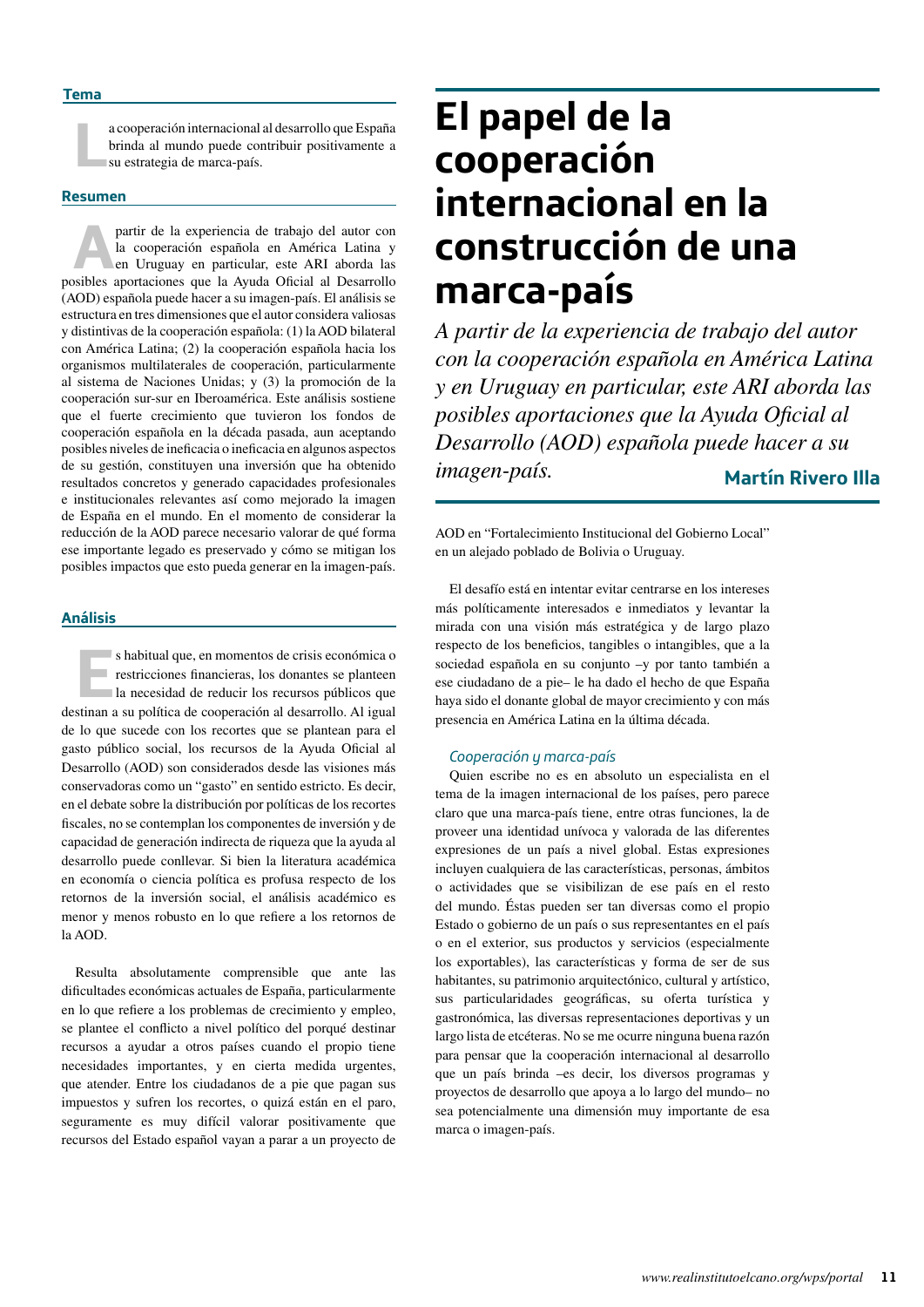También parece razonable pensar que estas diferentes dimensiones deben aprovechar las sinergias que generan entre sí y explotar estratégicamente los aportes que cada una de ellas le puede generar a las demás. Canadá y Nueva Zelanda son dos países que parecen manejar esas sinergias de manera articulada y coherente, al menos en términos visuales. Piense el lector por un momento si no visualiza el *silver fern* (helecho de plata), símbolo de Nueva Zelanda, de manera verdaderamente idéntica en todas sus expresiones hacia el exterior, desde su equipo nacional de rugby, hasta la tarjeta de un embajador, pasando por una reconocida marca de mantequilla. Esa imagen es también el símbolo de su entidad de Cooperación NZ-AID.1

Obviamente, lo importante de estos símbolos no es la calidad estética o gráfica del logo en sí mismo, sino los contenidos o valores que a través de él se logran transmitir. Hacer que todas las expresiones de un país apreciadas globalmente "acumulen" o viertan valor a un mismo símbolo seguramente es una tarea compleja, costosa y de largo aliento. Pocas dimensiones de las relaciones entre países y pueblos pueden ser tan valoradas como aquellas que hacen que, con la mutua cooperación y el trabajo conjunto, mejoren las condiciones de vida y el ejercicio efectivo de todos los derechos de todos de sus habitantes. La AOD indudablemente tiene esta capacidad privilegiada de aportar contenido sustantivo y universalmente valorado a la imagen del país que brinda cooperación.

#### *La AOD bilateral española con América Latina*

La experiencia de varios años desde la Agencia Uruguaya de Cooperación Internacional (AUCI) como entidad contraparte oficial de la cooperación española me ha dado la oportunidad de conocer de primera mano las características y el valor agregado que hacen destacar a esta cooperación respecto de la de otros países y organismos internacionales. Documentos oficiales de la Presidencia de Uruguay, reflejados en el último Marco de Asociación 2011-2015 firmado entre ambos países, destacan sobre la cooperación española su flexibilidad y capacidad de adaptar los instrumentos de cooperación a cada proyecto, y su efectividad para identificar con agudeza las capacidades técnicas e institucionales de España adecuadas para trasladarlas a la realidad del Uruguay como país de renta media.

En Uruguay se comparte la opinión de que España, como donante, ha sabido escuchar y atender las necesidades de la sociedad uruguaya en diversos ámbitos. Estas capacidades se basan en la fortaleza y vasta experiencia de sus técnicos e instituciones, brindando cooperación con una amplia gama de instrumentos en materia de fortalecimiento de la gobernabilidad, descentralización, desarrollo local, urbanismo y ordenamiento territorial, género, medio ambiente, salud, educación, fortalecimiento institucional o cultura para el desarrollo. La ayuda española en este país es altamente valorada por el apoyo al fortalecimiento

de las capacidades de investigación en tecnologías de la información (TIC) aplicadas a la educación y, en particular, a la educación superior universitaria.

Asimismo, la ayuda sin condicionalidades de la cooperación española favorece la apropiación real de los proyectos e iniciativas por parte de las instituciones beneficiarias. Éstas pueden así trabajar en la consecución de los objetivos estratégicos definidos de acuerdo al interés nacional por el gobierno. Conviene, por tanto, destacar, más allá de los resultados y productos específicos de los proyectos de cooperación, una metodología de trabajo conjunta por las capacidades que esto ha generado en Uruguay para gestionar su propia cooperación –tanto la recibida desde otros donantes como la cooperación sur-sur (CSS) que el propio país comienza a desplegar–.

En este sentido, el proceso de realización del último marco general de cooperación entre España y Uruguay, denominado Plan Director, generó un mecanismo de definición de las prioridades de cooperación, resumido en el Gráfico 1, que desde entonces es parte de la política de la AUCI para gestionar toda la cooperación de todos los donantes.

Mediante este proceso, es posible: (1) identificar los objetivos nacionales de desarrollo más allá de que no estén explicitados en un plan nacional de desarrollo; (2) determinar cómo esto se traduce en los objetivos sectoriales de los ministerios u organismos competentes; (3) establecer cuál ha sido su asignación presupuestaria; (4) identificar los déficit de presupuesto y capacidades nacionales y, así, definir el que puede ser el valor añadido de la cooperación internacional; (5) identificar los ámbitos en los que estén presentes otros donantes para evitar solapamientos y maximizar la eficiencia; y finalmente (6) concluir en cuáles de las áreas identificadas como resultado de este proceso el donante en cuestión tiene ventajas comparativas y capacidades especificas.

Desde que se realizara este proceso con la cooperación española, éste se aplica sistemáticamente para todos los ámbitos de las políticas públicas y para todos los países o instituciones cooperantes. Sin embargo, en los diferentes ámbitos regionales o internacionales en los que participo como director de cooperación, no he visto que se hiciera ni una sola vez alguna referencia de España a sus propias capacidades en este sentido. Parecería que los países receptores de ayuda están en mejores condiciones para identificar mejor y poner en valor las virtudes de la cooperación española que el propio donante.

#### *La cooperación española en organismos multilaterales y fondos globales*

Otro de los ámbitos que España parecería no haber capitalizado para su visibilidad pública o imagen-país –o al menos no en todo su potencial– es en el relativo a las

3 www.vivicultura.org.uy.

<sup>1</sup> www.aid.govt.nz/.

<sup>2</sup> www.mdgfund.org/es.

<sup>4</sup> CEPAL (2012), Los países de renta media: un nuevo enfoque basado en brechas estructurales, Comisión Económica para América Latina, Santiago de Chile. 5 SEGIB (2012), Informe de Cooperación Sur-Sur en Iberoamérica 2012, Secretaría General Iberoamericana, Madrid.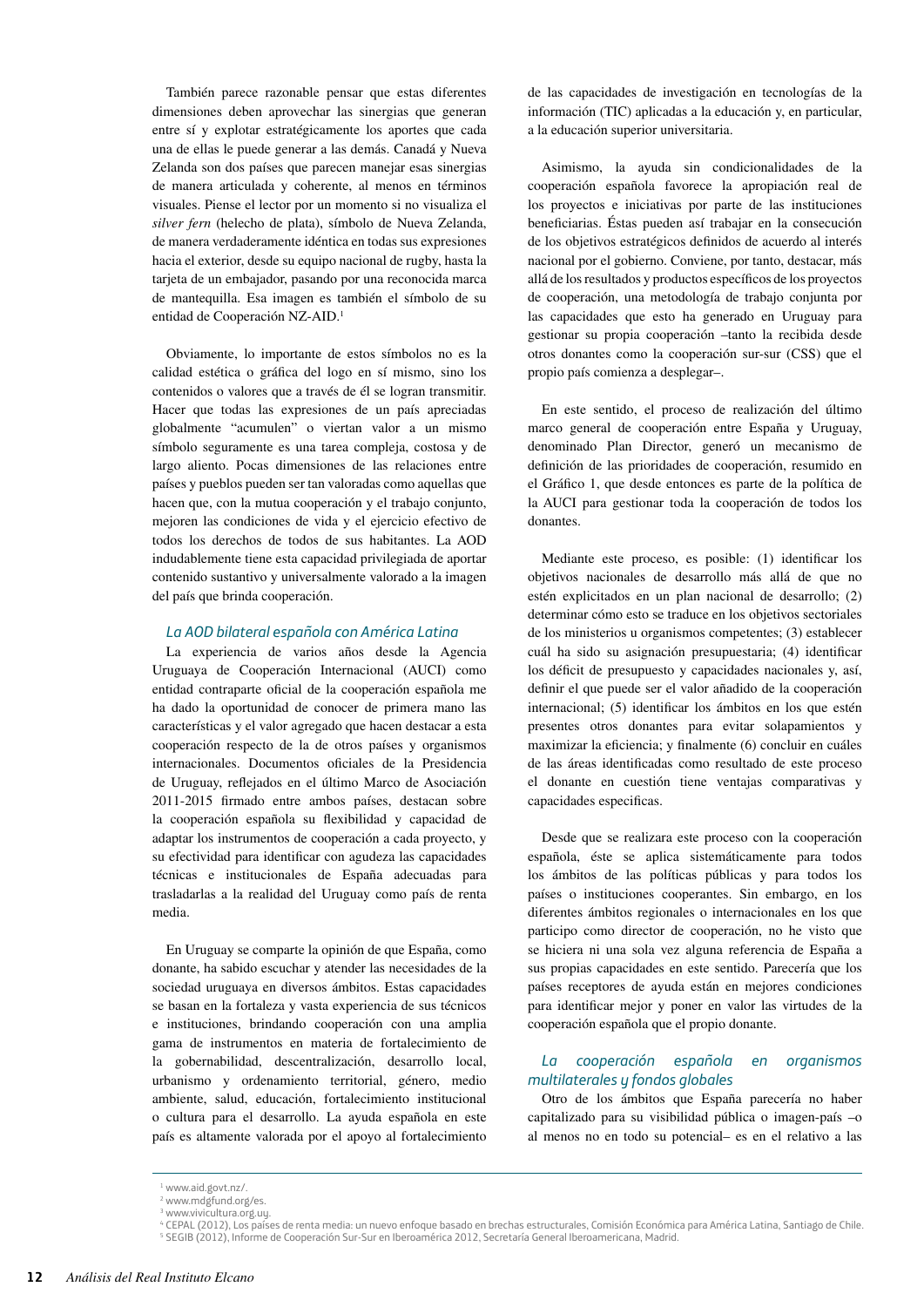*Gráfico 1. Proceso de definición de prioridades nacionales de cooperación*



Fuente: elaboración propia en base a documentos de la AUCI.

importantes contribuciones a los organismos multilaterales o programas temáticos globales de cooperación al desarrollo. Un buen ejemplo de ello puede ser el Fondo Para el Logro de los Objetivos de Desarrollo del Milenio (F-ODM)2 que se estableció en 2007 a través de un acuerdo entre el gobierno de España y el Sistema de Naciones Unidas, con el objetivo de favorecer la consecución de los Objetivos de Desarrollo del Milenio (ODM).

Este fondo ha sumado una contribución total de más de 900 millones de dólares, en su enorme mayoría por aportes de España. Con cargo a él se han financiado 130 programas conjuntos en ocho áreas programáticas en 50 países. Los programas abarcan una importante diversidad de sectores como salud, empleo, igualdad de género, medio ambiente, cultura, agua y desarrollo del sector privado. Otro elemento distintivo de este fondo es que los programas financiados reúnen en cada proyecto a múltiples agencias, comisiones, fondos y programas de Naciones Unidas, de modo que se procura fortalecer la capacidad del Sistema de Naciones Unidas para actuar de manera conjunta y articulada.

Este mecanismo de financiación al desarrollo, estructurado temáticamente y vinculado a los objetivos y metas planteados en los ODM, dio protagonismo a España en las iniciativas globales de desarrollo en al menos dos sentidos. Por un lado, le permitió aumentar su importancia y peso como país en el único organismo multilateral de desarrollo de representación universal e igualitaria. En segundo lugar, este fondo permitió desarrollar iniciativas en países de renta media que habitualmente están fuera de las listas de países elegibles para la cooperación tradicional por sus niveles de desarrollo medio relativo, pero que presentan severas desigualdades y vulnerabilidades en varios de los ODM.

En Uruguay este fondo financió un proyecto en el área de cultura y desarrollo, denominado Viví Cultura<sup>3</sup> con una gran dotación de fondos (más de 3,4 millones de dólares), lo que lo constituye en uno de los mayores proyectos de cooperación en cultura que ha tenido el país. Sin embargo, en el sector de la cooperación al desarrollo en Uruguay pocas personas saben que ese proyecto, desarrollado con la cara visible del Sistema de Naciones Unidas, ha sido posible gracias a significativos aportes de fondos españoles. Otra paradoja sobre este proyecto es que, a pesar de la reconocida capacidad de la AECID para coordinarse con el gobierno nacional, y de las dificultades de las diferentes agencias de Naciones Unidas para articular sus acciones, la cooperación española no ejerció el liderazgo en la ejecución, lo que se derivó en problemas de gestión que podrían haberse evitado.

#### *La cooperación sur-sur en América Latina*

El espacio iberoamericano de cooperación al desarrollo está conformado por la totalidad de los países latinoamericanos junto con Andorra, España y Portugal y surge a partir de la I Cumbre de jefes de Estado y de gobierno en Guadalajara (México), en 1991. Una primera característica de este espacio es

Una marca-país tiene, entre otras funciones, la de proveer una identidad unívoca y valorada de las diferentes expresiones de un país a nivel global.

La ayuda sin condicionalidades de la cooperación española favorece la apropiación real de los proyectos e iniciativas por parte de las instituciones beneficiarias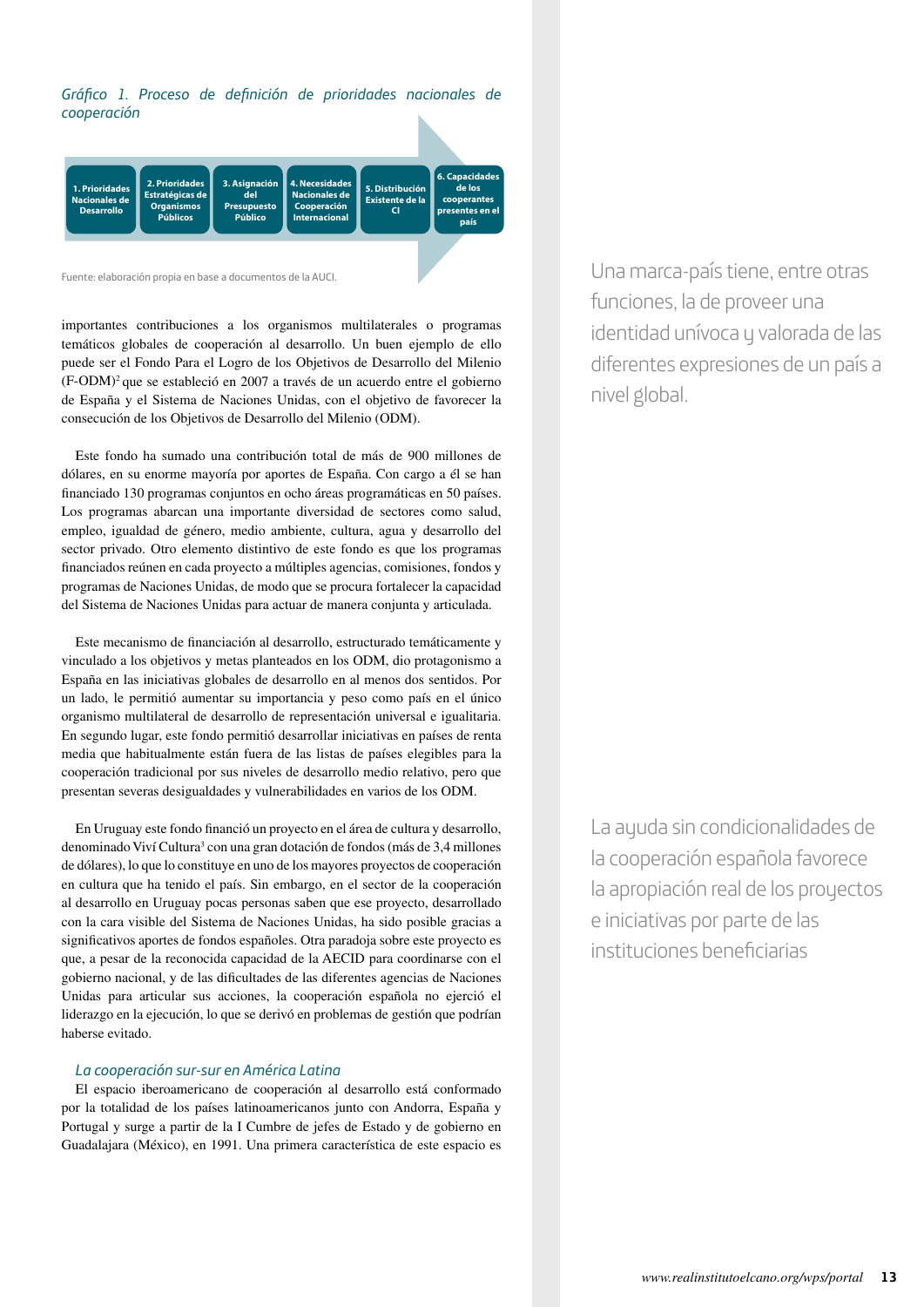que la mayoría de sus miembros son clasificados como países de renta media por los principales organismos multilaterales y donantes tradicionales y, por tanto, la ayuda canalizada hacia esta región se ha reducido significativamente en las últimas décadas. Es así que la región latinoamericana recibió entre el 6,5% y el 8% de la AOD total mundial en 2010, lo que comparado al 14% que recibió en 1960, demuestra el significativo descenso relativo.4 Mientras tanto, según el informe de 2012 sobre la CSS en Iberoamérica de la Secretaría General Iberoamericana (SEGIB), durante 2011 se ejecutaron 586 proyectos y 229 acciones de CSS bilateral.<sup>5</sup>

Desde el comienzo, el proceso referido de la CSS en la región ha contado con el papel protagonista de España en el marco de la SEGIB. La propia creación y financiación de esta Secretaría, la dinámica político-estratégica que generan anualmente las cumbres presidenciales, sus correspondientes reuniones de coordinadores nacionales y responsables de cooperación, así como la creación y publicación del informe anual de CSS son tres pilares muy relevantes de esta construcción estratégica y singular. Si a esto se le suma el apoyo al Programa Iberoamericano para la CSS, que se construye con las aportaciones y la participación de otros 19 países iberoamericanos, queda clara la relevancia del papel de España en la construcción de la institucionalidad y actuales características de la CSS en la región.

Desde el espacio iberoamericano, y a través del programa para el fortalecimiento de la CSS, los países miembros lograron articular una posición común sobre la CSS<sup>6</sup> de cara al IV Foro de Alto Nivel de Busan, que luego fue también presentada ante el Foro de Cooperación al Desarrollo del ECOSOC en julio de 2012. Entre los principales elementos de la postura de estos países se puede destacar que la CSS latinoamericana se deriva de acuerdos entre países que afrontan desafíos de desarrollo similares y que facilita la adecuación de las actividades a necesidades y perspectivas comunes y el respeto por los aportes locales al desarrollo, favoreciendo el entendimiento y la relación entre socios en condiciones de reciprocidad y permitiendo el aprendizaje mutuo, al tiempo que consolida las relaciones entre países de una misma región, promoviendo el desarrollo regional y la integración, así como la relación con otras regiones y la preservación de bienes públicos regionales y globales.

La articulación de una posición común en un documento consensuado por estos países refleja una experiencia única de articulación de posiciones sobre la CSS en el seno de la región. Este proceso es el resultado de un trabajo

sostenido en los últimos años que ha permitido no sólo la acumulación conceptual y metodológica sino también la construcción de confianza entre países en el ámbito de la CSS. Los actores protagonistas de ese proceso han sido los países latinoamericanos, pero buena parte del éxito del mismo reside en el compromiso político de las autoridades españolas y en las capacidades y recursos de ese país destinados a este proceso.

#### **Conclusiones**

El crecimiento exponencial que han tenido los fondos españoles de cooperación al desarrollo en la década pasada constituye una inversión del Estado español, y por tanto de sus ciudadanos, enormemente relevante. Es posible que este crecimiento pueda haber sido mayor o más rápido que el de las capacidades institucionales para gestionarlo eficazmente en todas sus dimensiones. No obstante ello, es evidente que se generaron resultados de desarrollo concretos, productos y capacidades institucionales y profesionales tanto en los países receptores de esa AOD como en la propia España.

Entre los resultados de este proceso también están la construcción y consolidación de relaciones y "cercanías" políticas, institucionales, profesionales y personales con las diferentes autoridades políticas y técnicas de los países socios y de organismos internacionales. Este acervo parece particularmente importante en América Latina. Indudablemente, esto puede constituir un activo valioso del país para su imagen global, o la construcción de la marcapaís.

Cabe preguntarse qué impacto tendrá la severa reducción del presupuesto de la ayuda de España en su imagen internacional, particularmente en América Latina y otras regiones en las que tiene importantes intereses geoestratégicos y comerciales. Es decir, esta merma de AOD puede desmejorar la imagen-país, lo que también podría impactar en los intereses más generales (económicos y políticos) de España. Por tanto, lo que en el corto plazo puede ser una forma de constricción del gasto para la reducción del déficit público, en el mediano o largo plazo puede tener un impacto, ciertamente difícil de cuantificar pero sin duda tangible, en sentido contrario sobre ese mismo déficit público.

#### **Martín Rivero Illa**

*Director ejecutivo de la Agencia Uruguaya de Cooperación Internacional (AUCI)*

<sup>6</sup> Los países que se adhirieron el documento Posición sobre la Cooperación Sur-Sur en el marco de la Cooperación Internacional para el Desarrollo ante el IV Foro de Alto Nivel de Busan son Argentina, Bolivia, Brasil, Colombia, Costa Rica, Chile, Ecuador, El Salvador, España, Guatemala, Honduras, México, Panamá, Paraguay, Perú, Portugal, Principado de Andorra, República Dominicana y Uruguay (www.cooperacionsursur.org).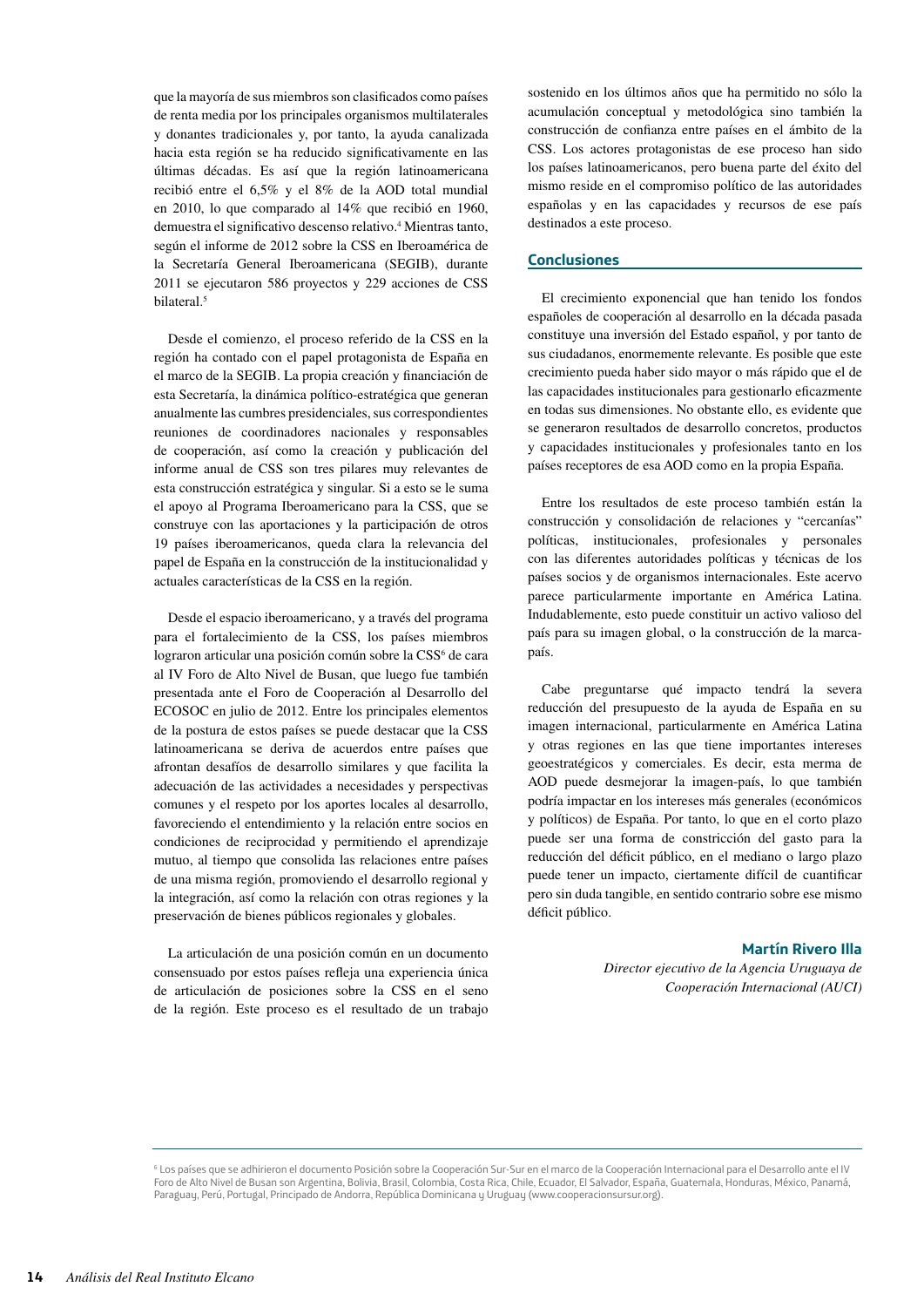

#### **Summary**

The changing political and social realities in North Africa and the Middle East, following the antiauthoritarian uprisings that started in Tunisia in late 2010, took Europe's institutions and governments by surprise. The fall of the wall of fear in Arab societies represents a major challenge, of unknown proportions for Europe, but also an unprecedented opportunity for building a new regional stability based on good governance, inclusive development and mutually beneficial exchanges.

The EU responded to these various challenges by launching a major revision of its neighbourhood policies. This represents a clear shift from the EU's previous policies that, deliberately or not, favoured "authoritarian stability". While this shift from authoritarian to sustainable stability does represent a long overdue course correction, the EU's strategic adjustment remains incomplete in many regards. The geopolitics of the Mediterranean region have been altered and the EU risks paying a hefty price in terms of security, influence and access in case it opts for a passive, wait-and-see approach.

#### **Analysis**

#### *1. The EU's new neighbours in the south*

Since its creation, never before the so-called Arab Spring had the EU faced such a wide and profound bottom-up transformation in its southern neighbourhood as the one produced by the antiauthoritarian uprisings that started in Tunisia in late 2010 and quickly spread across the Arab world. The new political and social realities in North Africa and the Middle East took Europe's institutions and governments by surprise and called into question their capacity to foresee, analyse and react to major challenges in the EU's immediate vicinity. Arguably, the fall of the wall of fear in Arab societies represents a major challenge of unknown proportions for Europe, but also an unprecedented opportunity for building a new regional stability based on good governance, inclusive development and mutually beneficial exchanges.

The deep demographic, economic and cultural changes witnessed in the Arab world in recent years are giving rise to multiple forms of social mobilisation against authoritarian rule, corruption and a lack of opportunities after decades of apparent resistance to change and deceptive stability. In

## **The missing spring in the EU's Mediterranean policies**

*The changing political and social realities in North Africa and the Middle East, following the antiauthoritarian upris-ings that started in Tunisia in late 2010, took Europe's institutions and governments by surprise.*

#### **Haizam Amirah-Fernández**

a matter of a year and a half, four Arab autocrats who had been exercising almost absolute power were overthrown; democratic elections were held in different countries; at least two bloody civil wars broke out; two foreign military interventions took place; emergency constitutional reforms were made; some unpopular governments were reshuffled; and economic measures were taken to alleviate domestic pressure. Those developments are undeniably startling and they show a paradigm shift in a region linked to the EU by various partnership agreements and regional frameworks of cooperation.

The new context that has emerged around the Mediterranean following 2011 is accompanied by enormous uncertainties. The decades-long status quo that prevailed in the Arab world has revealed serious shortcomings and, with it, the stability of its political systems – both old and new ones – can no longer be taken for granted. Today it would be incautious to predict that any Arab country can remain unaffected by the regional wave of changes or, for that matter, to think that changing dynamics in different countries will inevitably follow similar paths.

The EU, among other international players, needs to adapt its policies towards the southern Mediterranean in order to deal with the new political systems. This includes building ties with recently formed governments that have a strong presence of parties with which Europe had not established relations in the past, as well as creating efficient channels of communication with emerging social movements, civil organisations and economic actors.

There is much at stake for European societies, both if the incipient transitions in Arab countries are thwarted (the resulting frustration due to unmet expectations could turn into radicalism and anarchy, easily spreading throughout the region), but also if they advance gradually towards more participatory systems with separation of powers and where economic and social development is inclusive. In the latter case,

This policy paper is a contribution to the project "Think Global – Act European (TGAE). Thinking strategically about the EU's external action" directed by Notre Europe – *Jacques Delors Institute* and involving 16 European think tanks: Carnegie Europe, CCEIA, CER, CEPS, demosEUROPA, ECFR, EGMONT, EPC, Real Instituto Elcano, Eliamep, Europeum, FRIDE, IAI, Notre Europe – Jacques Delors Institute, SIEPS, SWP.

The final report presenting the key recommendations of the think tanks will be published in March 2013, under the direction of Elvire Fabry, Notre Europe – Jacques Delors Institute, Paris.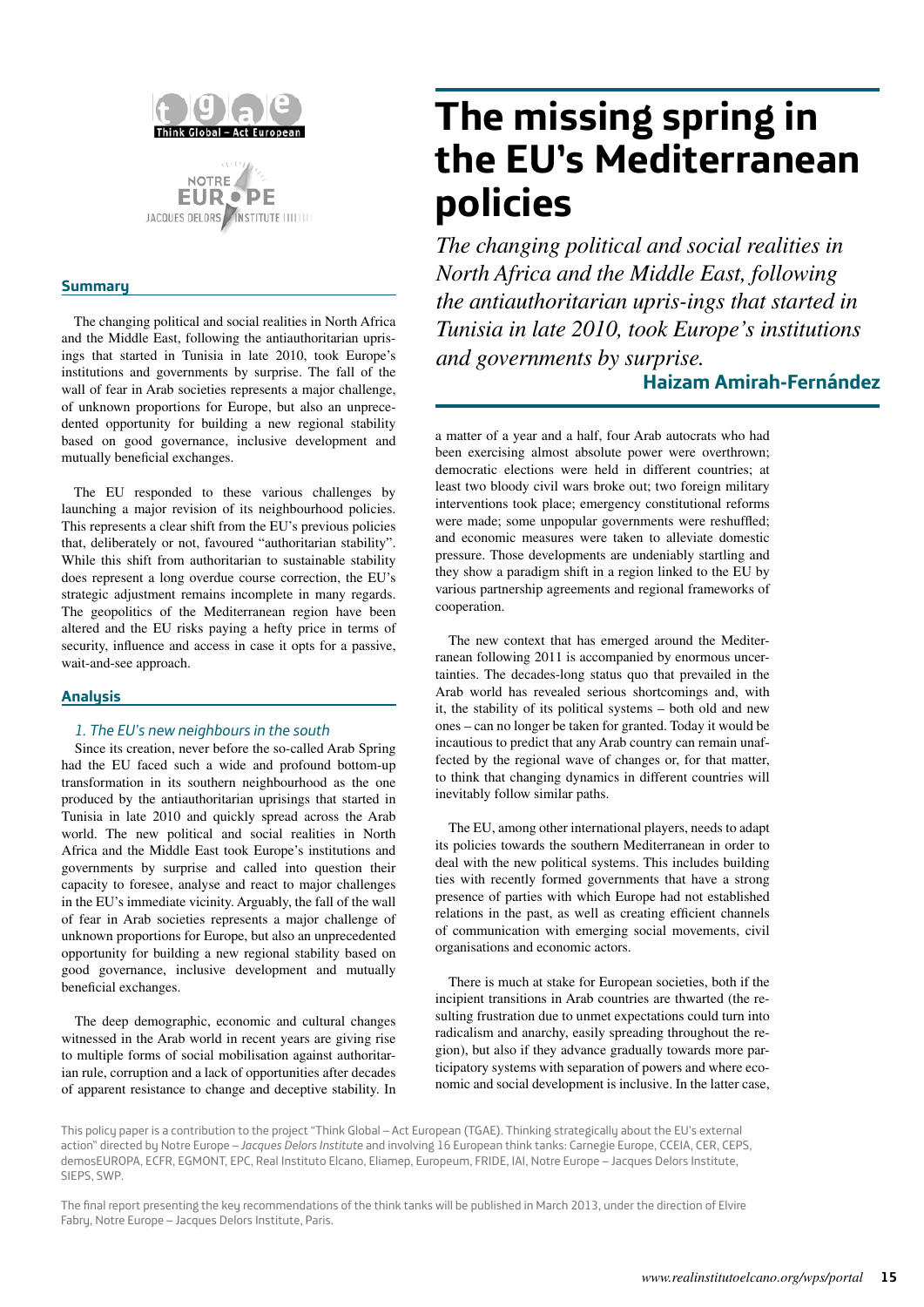the opportunities that would arise for European economies in a more democratic and prosperous Mediterranean would be huge. These changes may translate into investment opportunities, greater trade, transfer of knowledge, joint projects and other economic advantages and complementarities.

#### *2. The slow shift in the EU's vision*

For years, the EU was criticised for the lack of consistency between its declared goals and actual policies in the southern Mediterranean. The failure to translate its pro-democracy and pro-human rights discourse into effective action, while at the same time supporting authoritarian and corrupt regimes, led to a growing disenchantment among Maghrebi and Middle Eastern societies. In Euro-Mediterranean relations, contradictions between short-term political calculations and the stated objectives of major regional initiatives have been a constant factor over the years. In the months that followed the fall of Ben Ali, Mubarak and Gaddafi, the EU and its Member States attempted to adapt to the new regional environment around the Mediterranean, combining expressions of support for the transitions already begun with the old policy of backing those autocracies still in place.

 Western governments pursued stability in the Maghreb and Middle East almost at any cost. This implied uncritical support for repressive and internally delegitimised regimes in return for keeping their societies under control, allowing access to resources (chiefly energy) and trade and economic relations. On the other hand, Western policies towards the region have often been centred on fighting real or perceived threats such as terrorism and illegal immigration. This has allowed the Arab authoritarian regimes to restrict their populations' freedoms and political and social rights with almost complete impunity. Nobody can escape the fact that the West's excessive permissiveness towards the Arab lifelong dictators has helped widen the economic and emotional gaps between the two sides of the Mediterranean.

The problem is that this support, both from the EU and the US, did not translate into meaningful progress towards good governance and the rule of law. Nor did it help generate opportunities or create sufficient jobs in societies brimming with young people who aspire to have a decent standard of living and are increasingly in contact with the outside world. It is the sum of these elements of social malaise that triggered the widespread mobilisations against abuses of power in the region as a whole.

The socio-political transformations that have already started in some Arab countries – and those that may come next – will require that the EU reflects on its own policies in order to learn from past mistakes. Despite the difficulties, there is a need to realise that the more satisfied the inhabitants of the southern Mediterranean are with their own countries, the better off everyone will be on both shores. In this new context, the EU would be well advised to gauge the success of any initiative using a specific, simple criterion: whether or not it contributes clearly to increasing the opportunities for greater wellbeing for considerable sectors of societies south and north of the Mediterranean. Unless this takes place, the root causes of future instability will remain a menacing reality.

One thing is clear: the geopolitics of the Mediterranean region have been altered and the EU risks paying a hefty price in terms of security, influence and access if it opts for a passive, wait-and-see approach. Prudence is needed, given the bumpy road ahead of ongoing Arab transitions. However, there is a growing feeling that the EU is wasting precious time not acting decisively to help shape a more democratic future in its southern neighbourhood. European countries are the main trading partners and creditors of the Arab region. It would be incomprehensible for the EU not to play a central role in giving full support to the democratic aspirations of those who made immense sacrifices to rid themselves of dictatorship. The inability of the EU for over a year and a half to stop the bloodshed caused by the Assad regime in Syria is a case in point.

#### *3. The EU's new strategic compass*

The EU responded to these various challenges by launching a major revision of its neighbourhood policies. Although hesitant and divided at first, EU policymakers rapidly cobbled together a new regional strategy as they grasped the strategic relevance and far-reaching consequences of the protests. The core tenets of this new approach were initially laid out in the Commission's 'Communication on a partnership for democracy and shared prosperity with the southern Mediterranean' in March 2011. This was followed by further communications on 'A new response to a changing neighbourhood' in May 2011 and on 'Delivering a new European Neighbourhood Policy' in May 2012, as well as a flurry of accompanying EU documents and communications.

Together, these documents sketch out a new set of strategic priorities for the EU's neighbourhood policy that builds broadly on the core demands of the protest movements. First amongst these is the creation of "deep democracy" that goes beyond formalistic electoral processes and respects fundamental liberal principles. Second comes the building of "people partnerships" that are able to foster pluralistic civil societies and engage with the diverse new spectrum of civilian actors in the Mediterranean. Finally, the EU has committed itself to promote "inclusive growth" that leads to sustainable development and greater socio-economic equality. Through these measures the EU seeks to foster "sustainable stability" and build closer ties between the EU and the new Arab democracies.

This represents a clear shift from the EU's previous policies, which, deliberately or not, favoured "authoritarian stability" based on the precept that political change could only flow from gradual social and economic transformations. While this shift from authoritarian to sustainable stability does represent a long overdue course correction, the EU's strategic adjustment remains incomplete in other regards.

First, the EU has largely failed to give some meaning to most of the new catch phrases that it so liberally deploys. The EU's democracy promotion concept remains fuzzy and definition of deep democracy vary throughout the speeches of EU officials, inadvertently raising suspicions of a hidden EU agenda. The EU has been more concrete when it comes to redefining its civil society engagement through a new Communication, but remains ambivalent about its relations with faith-based and traditional parts of civil society. The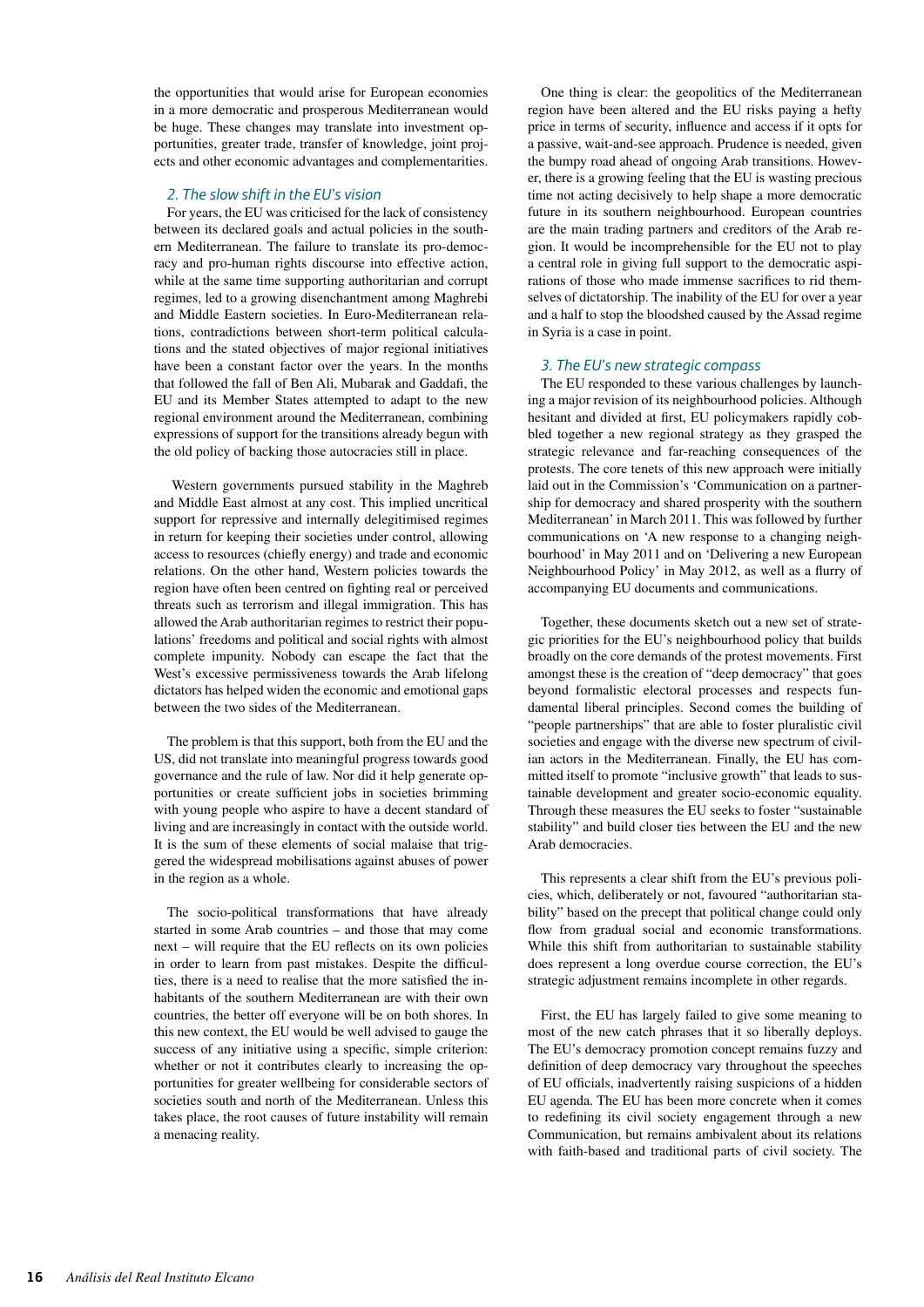concept of inclusive growth, finally, has been treated largely as an addendum to the EU's development approach by adding a few social investment projects on top of the EU's established agenda of market, trade liberalisation and regulatory adjustment.

Second, the revised ENP struggles to fully grasp the "failure of gravity" in the EU's relationship with the southern Mediterranean. The sagging attraction of the EU model and the new confidence of the young Arab democracies have meant that the EU-centric vision of a European Mediterranean has lost some of its appeal. While the EU has responded by introducing greater differentiation into its bilateral approach, it has barely started to consider the consequences of a more independent and diverse region. Instead, the needle of the EU's strategic compass remains firmly fixed in a northerly direction.

Finally, it is not enough for the EU to focus its attention exclusively on the ongoing political transition processes in Tunisia and Egypt. While the evolution of these countries is indeed pivotal, other problems linger. The EU urgently needs a new strategy for engaging countries, like Algeria, that are unlikely to follow the Tunisian model any time soon. Moreover, some of the more "traditional" regional challenges require the EU's immediate attention. The collapse of the Middle East peace process, the Iranian nuclear crisis, smouldering Sunni-Shia tensions, and mounting instability in the Sinai and the Sahel all have the potential of derailing ongoing transition processes. The EU, in other words, requires a strategy that considers the impact of the revolutions in their broader regional setting.

#### *4. New tools, old toolbox*

The EU's failure to embark on a more radical overhaul of its regional outlook has, unsurprisingly, limited the effectiveness of some of the new tools it has developed in response to the Arab Spring.

Prime amongst these is the use of EU conditionality. The adoption of the "more-for-more principle" in order to incentivise and support domestic reforms has been one of the key changes that emerged out of the ENP revisions. Based on Catherine Ashton's 3Ms of money, markets and mobility, EU conditionality was to become more objective and more effective. Arguably, neither goal has been met. The EU now wields an impressive bag of new incentives that include amongst others its newly launched SPRING programme, Mobility Partnerships and so-called Deep and Comprehensive Free Trade Areas (DCFTAs). While these are mouth-watering rewards for countries eager to move closer to the EU, they may appear as poisonous fruit to some of the more independent Arab democracies and are likely to be outright unappealing to the remaining democracy laggards. The limited size of some of these rewards further diminishes their potential use as concrete leverage for reforms, especially in a situation where alternative sources of funding are available from the Gulf.

Moreover, despite all the talk of clear benchmarks and objective criteria, the EU appears to have dispensed these rewards in a somewhat random fashion. Regardless of serious questions remaining over the depth of political reforms in Jordan and Morocco, both countries have been amongst the winners of the EU's more-for-more bonanza. Somewhat surprisingly, the EU has also front-loaded a good deal of its incentives: Task Forces have been initiated, DCFTA negotiations launched, and Mobility Partnerships are being negotiated. Backtracking on commitments and suspending aid if reforms falter will be predictably difficult. The EU's paralysis following the Egyptian constitutional crisis stands testimony to this. In truth, much of the EU's more-for-more approach has been about channelling additional funding to specific issues and countries, not providing the EU with additional leverage.

More successful have been the EU's concrete measures to support elections and democratic institution building through training, technical assistance and help with judiciary reforms. The EU's willingness to employ sancThe opportunities that would arise for EU economies in a more democratic and prosperous mediterranean would be huge

The EU remains ambivalent about its relations with faith-based and traditional parts of civil society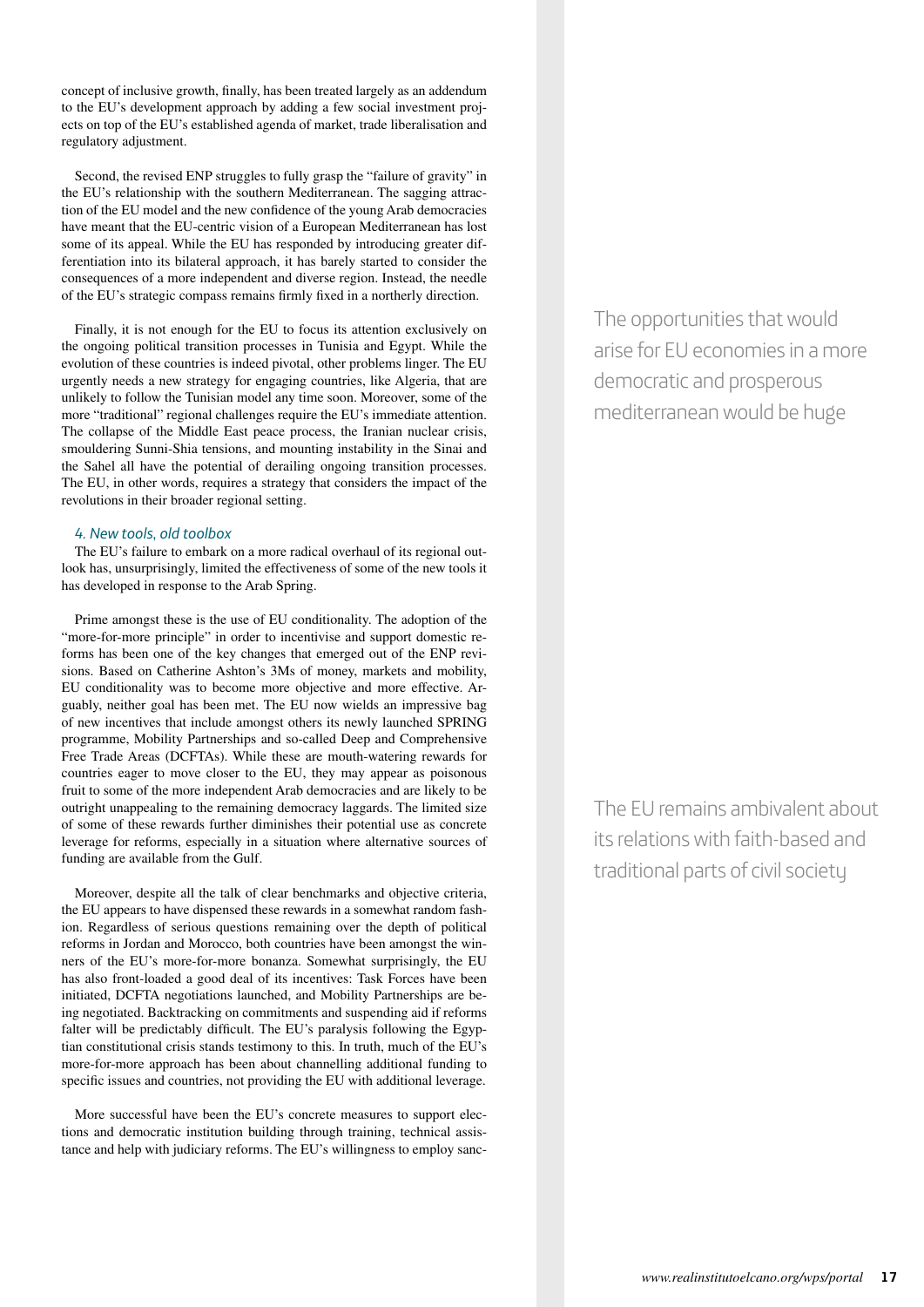tions – the unwritten less-for-less principle – has also been impressive compared with its previous record. But even here some questions remain. While economic sanctions rightly remain the *ultima ratio* of EU action, this raises the question of how the EU should react to reform reversals or possible future cases where countries combine free elections with an illiberal domestic agenda.

Much of the EU's focus in this regard has been on developing a new strategy for engaging with civil society. To this end, the EU has adopted a new Communication on 'The roots of democracy and sustainable development: Europe's engagement with civil society in external relations', has launched a new civil society facility and is preparing a European Endowment for Democracy. All of these promise to provide new tools and avenues for engagement. Still, there remains a certain danger that the EU's open and outright support for liberal and western-style civil society organisations (CSOs) and its almost complete disregard for Islamic and traditional parts of civil society will only serve to widen the deepening social divide in some parts of the region and open the EU to accusations of partiality.

Finally, there remains the limited size of the support that a cash-strapped Europe is able and willing to muster – in terms of funding and other measures – in a time of fiscal austerity and political crisis. The consequences for the EU's credibility and attractiveness, as variously discussed, have been severe.

All of this has meant that the ENP's new tools remain dull and somewhat ineffective given the current situation. More worryingly perhaps, the EU is fundamentally still using the old toolbox of ENP measures, based on an "enlargementlight" approach that envisions an ever more tightly integrated Euro-Mediterranean region. The idea that the EU can use these outdated and rather limited tools in order to shape the ongoing transitions in line with its ill-defined ideas of western-style liberal democracy is ultimately self-defeating. Instead, the EU will have to part with its existing "donor mentality" and move towards real partnerships and peopleto-people confidence building measures.

#### *5. Recommendations*

Conditionality: The possibility that the EU attempts to "shape" the emerging democracies through leverage is inherently problematic. Negative conditionality (lessfor-less) is very useful in order to send a clear political message – such as in the case of Syria – but is unlikely to be effective in incentivising specific reforms or to serve as a deterrent, as the case of Iran has shown. Instead, EU public diplomacy ought to become more forceful and direct when addressing its close partners, like Jordan and Morocco, which are most likely to listen. The space for positive conditionality (more-for-more), on the other hand, is rather limited, given dwindling resources and the EU's sagging power of attraction. Perhaps the best alternative of the EU is to focus the use of conditionality on very narrowly defined objectives, such as freedom of speech, by applying clear benchmarks and automatic triggers that lead to a reduction in funding.1 Regardless, the EU will have little control over the direction of change.

Civil society: The EU could do well to promote dialogue across the Mediterranean, but also amongst southern civil society organisations, in order to prevent the dangerous segmentation of southern civil society. Greater dialogue and cooperation with Islamic donors and NGOs is particularly important in this regard, in order to prevent a politicisation of civil society assistance and to break down mutual stereotypes and misperceptions. Moreover, while there are good reasons for the EU to emphasise the watchdog function of civil society, it should promote a cooperative and consensual style of state-society relations and avoid undermining the legitimacy of new state institutions. Finally, the EU should apply its civil society concept more flexibly and acknowledge the potential of counterpart traditions in promoting pluralism and democracy.2

Inclusive Growth: In a time of tightening fiscal budgets, any substantial increase in ENPI funding for the region beyond the current Commission proposal appears unrealistic. However, there is much room for upgrading EU support when it comes to trade (especially agriculture products) and mobility.3 Greater progress on these issues would not only help the region but also has the potential of kick-starting growth in Europe. But rather than relying on lengthy and acrimonious negotiations of DCFTAs and mobility partnerships, more urgent action is required. The idea of extending the EU-Turkey customs union deserves serious consideration.4 Similarly, the EU could do more to foster regional trade and integration by supporting the revival of the Arab Maghreb Union and other regional initiatives and by reassessing the EU-sponsored Agadir Process.

Comprehensive regional strategy: While the Arab Spring has been disconnected from issues such as the Middle East peace process, the failure of the EU to re-think its approach to this and other regional issues is dangerous. The potential for spillover is considerable and clinging to old realities does not seem to make much sense in the new context. One way forward to encourage a more comprehensive strategy that goes beyond the "transitional paradigm" could be by reviewing the 2000 EU Common Strategy for the Mediterranean Region, which would enable a discussion on more strategic regional issues. This would also provide an opportunity for the EU to reconsider the future role of the Union for the Mediterranean and to rethink its relationship with "new" regional actors such as Qatar and Turkey and emerging external actors such as China.

#### **Haizam Amirah-Fernández**

*Senior Analyst for the Mediterranean and Arab World, Elcano Royal Institute*

<sup>1</sup> See Rosa Balfour, "EU Conditionality after the Arab Spring", EuroMeSCo Working Paper, 16.06.2012; Richard Youngs, "Funding Arab Reform?", GMF Mediterranean Programme, Policy Brief, August 2012.

<sup>2</sup> See Timo Behr & Aaretti Siitonen, "Building Bridges or Digging Trenches: Civil Society Engagement after the Arab Spring", FIIA Working Paper 77, January 2013. <sup>3</sup> See Haizam Amirah-Fernández & Eduard Soler i Lecha, "Towards a Paradigm Shift in Euro-Mediterranean Relations", in Elvire Fabry (dir.), Think Global - Act European (TGAE III), Notre Europe, June 2011.

<sup>4</sup> See Iana Dreyer, "Trade Policy in the EU's Neighbourhood: Ways forward for the Deep and Comprehensive Free Trade Agreements", Studies and Research No. 90, Notre Europe, May 2012.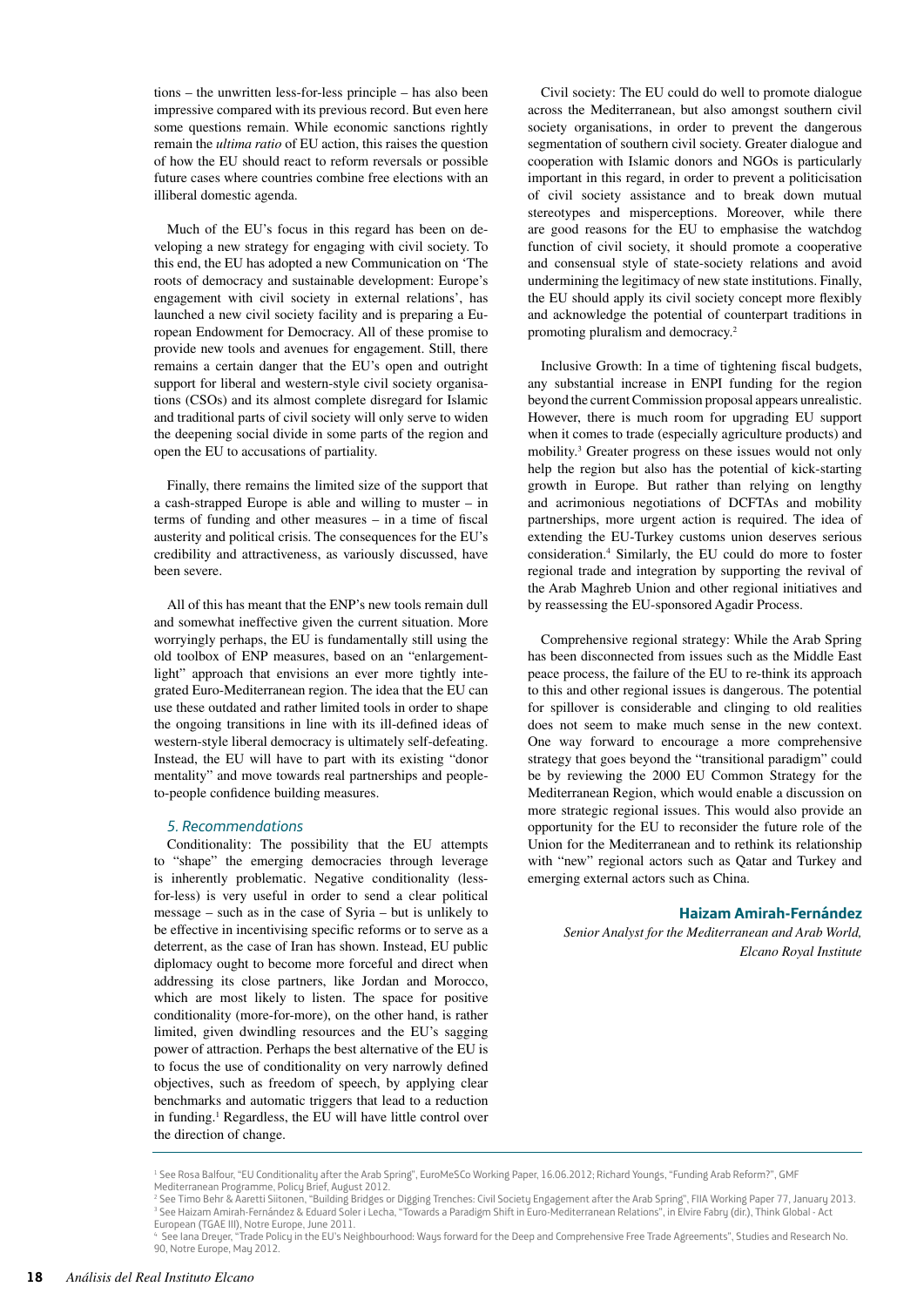

#### **Summary**

European efforts to attract highly-qualified immigration face several obstacles, from the non-existence of a true intra-European labour market to the difficulties resulting from the overly timid design of the Blue Card. It is still impossible to evaluate the Blue Card's effect but the changes that have taken place in the European migratory framework since its approval in 2009 should now allow the re-drafting of the Directive to offer a more attractive channel to qualified immigrants. During the past few years, several European countries have adopted new initiatives to attract this immigrant-type, bringing about a set of experiences over which a new common and more ambitious framework can be built. In this context, the Policy Paper presents several proposals such as enhanced cooperation amongst sub-sets of Member States with similar salary structures, the opening of the academic admissions gate, or measures to enhance intra-European labour mobility of both EU citizens and third-country nationals.

#### **Introduction**

Innovation is the key to halting the progressive loss of markets for European products and services. That was clearly stated in the Lisbon Strategy for 2010, and repeated in the Europe 2020 Strategy. But innovation is the fortuitous result of two main elements: public and private investment in basic and applied research as well as the development of both technology and talent. Does Europe have enough investment and talented researchers and engineers to face the challenge of being more innovative than China or the US? It seems not: according to the World Intellectual Property Organization, Japan, the US, China and Korea are well ahead of the EU in terms of the number of registered patents. As for individual EU countries, only Germany, UK, France and Poland are among the top 20 producers of patents worldwide. Most people would agree that immigration is a means of boosting the numbers of innovative, high-qualified individuals in the population. But the data collected by the Organization for Economic and Development Cooperation show that migrants from third countries living in European countries have a significantly lower level of education on average than those living in Canada or Australia (64% of migrants born in non-OECD countries and living in Canada have a university degree, compared with 30% in France or 10% in Italy). Of course, OECD data refer

## **The EU performance in the global competition for highly-skilled migrants**

*European efforts to attract highly-qualified immigration face several obstacles, from the non-existence of a true intra-European labour market to the difficulties resulting from the overly timid design of the Blue Card.* 

### **Carmen González, Roderick Parkes, Alicia Sorroza, Andreas Ette**

to stocks, i.e. the accumulated number of immigrants living in each country, including migrants who arrived in Europe in the 1950s and 1960s, usually with little education. Nevertheless, among the regions of origin for most migrants to the European Union – Turkey or North African countries for instance – a clear division appears between highly-skilled migrants (HSMs) who overwhelmingly look for a job in the New World, and low-skilled migrants who travel to Europe, now mostly through mechanisms of family reunification.

European migration policies have changed considerably in recent times, and the doors of many EU countries are now willingly opened only to highly-skilled immigrants. This policy is partly the consequence of shortages in domestic labour markets and partly the result of the European Commission's insistence upon the need to open those markets to highly-skilled immigrants. Following the Lisbon Agenda (2000), the European Commission encouraged Member States to discard the 'zero-immigration' policy followed by the majority since the mid-seventies, since these had failed both to prevent 'unwanted' immigration and to attract more desirable forms of labour. In 2001, it presented a proposal for a Directive to establish a common legal framework for migration to the EU, covering a full range of labour migration. It proved too much for the Member States, which blocked it. In response, the Commission proposed 'segmented' alternatives: it put forward individual measures for different types of migration. The so-called Blue Card Directive (2009), for highly-skilled immigrants, has been the first to achieve approval and Member States were obliged to transpose it by

This policy paper is a contribution to the project "Think Global – Act European (TGAE). Thinking strategically about the EU's external action" directed by Notre Europe – *Jacques Delors Institute* and involving 16 European think tanks: Carnegie Europe, CCEIA, CER, CEPS, demosEUROPA, ECFR, EGMONT, EPC, Real Instituto Elcano, Eliamep, Europeum, FRIDE, IAI, Notre Europe – Jacques Delors Institute, SIEPS, SWP.

The final report presenting the key recommendations of the think tanks will be published in March 2013, under the direction of Elvire Fabry, Notre Europe – Jacques Delors Institute, Paris.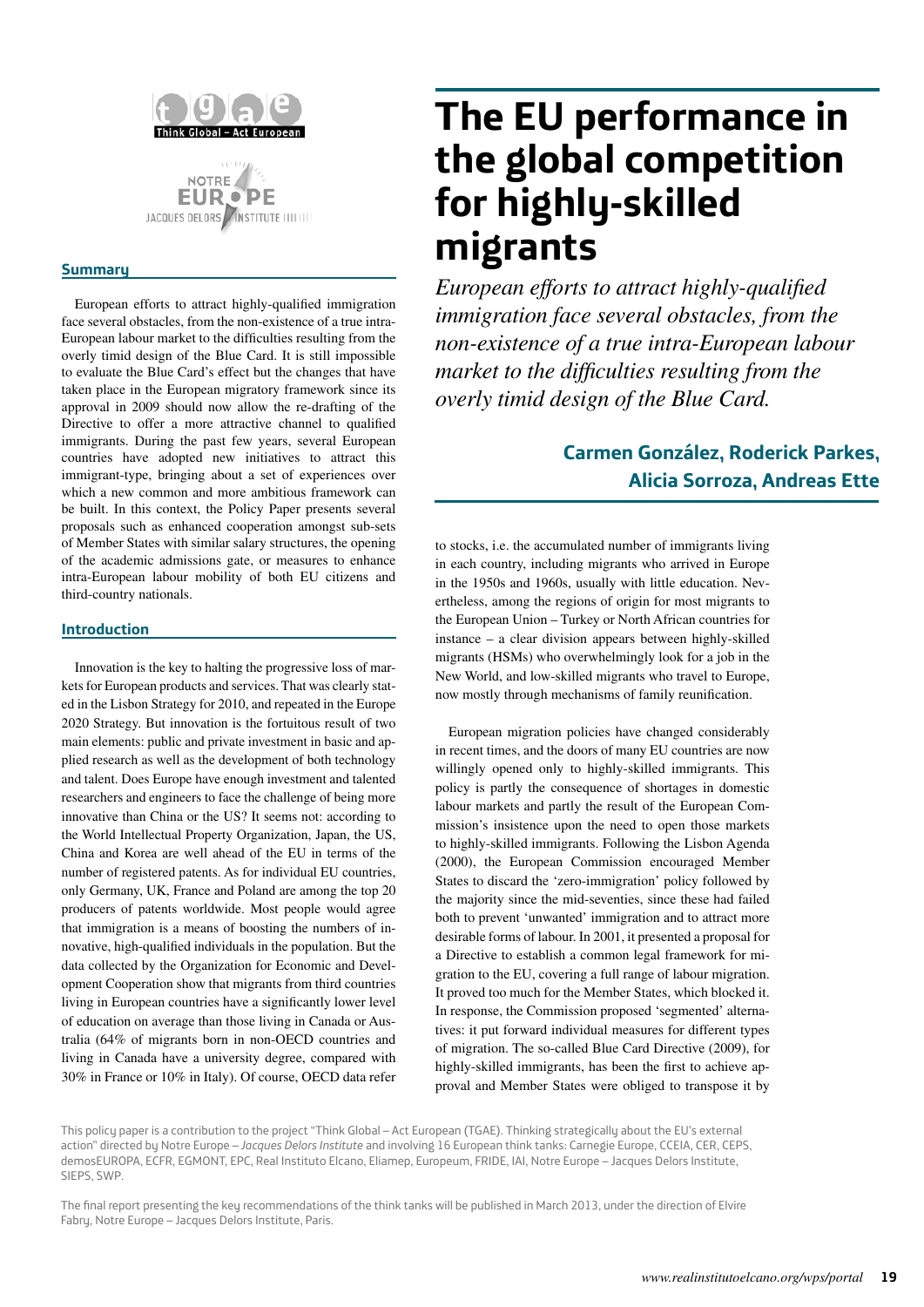mid-2011. It is too soon to judge the real impact of this Directive, as states are not obliged to produce statistics on the use of Blue Cards until 2013. Still, the Directive is generally considered to have fallen short of its central goal. It does not give immigrants access to the whole European labour market, but only that of the first country they go to, allowing subsequent movement to a second state under strict conditions only. This only highlights the disparity between the EU and its main competitor, the US. For one thing, labour markets are bigger in the US and the migrant who begins working in Illinois can then move freely to California or Oregon, while in the EU he or she must usually begin another application process to migrate to other Member State. Secondly, even if they could move freely across Member States, the divisions in the 'common' European labour market would hinder their mobility, as it does that of EU citizens. Income disparities between EU states are the main reason for the refusal of some richer countries, like Germany, to accept the free movement of HSM, as many could qualify for a permit in a poorer Member State – the national average salary is the main reference – and then move to a richer one.

#### *1. The long-term agenda: tackling the absence of a European labour market*

In the long term, Europe intends to tackle the challenges of labour-market shortages with a dual approach. One involves promoting intra-EU labour mobility, in a bid to increase the efficient distribution of labour between EU countries and channel national emigrants to the countries for which their skills will be most productive.<sup>1</sup> The second involves the attraction of migrants from outside the EU. Both issues are linked, since the lack of a genuine European labour market to facilitate and promote intra-EU mobility will present the EU with serious difficulties in attracting skilled immigrants.

Of course, the two approaches are not wholly complementary, and each brings its own specific benefits and tradeoffs. The mobility of EU citizens within Europe can, for instance, mitigate the negative effects of a brain drain from those European countries most affected by the financial and economic crisis (e.g. Spain, Portugal, Greece) if at least the highly qualified remain in EU countries rather than migrate elsewhere. Concentrating on HSMs from abroad, meanwhile, fosters the accrual of knowledge from non-European education systems.

It goes without saying that the free movement of labour is already a right afforded all EU citizens. The principle of the free movement of workers is enshrined in Art. 45 of the Treaty on the Functioning of the European Union (TFEU), and should allow them to move where they are best suited or where there are jobs. Over time this right was extended to all EU citizens, not just workers, under certain conditions. Despite the advances made in recent years, however, a number of serious limitations and obstacles to internal mobility remain within the EU for EU citizens.

Internal mobility inside the EU is very low, especially in comparison with the US, Canada or Australia. According to the OECD, only 3% of working-age EU citizens live in a Member State other than the one where they were born.<sup>2</sup>

It was only when eastern Europeans began to move in significant numbers to western countries, both legally and illegally, that the figures improved. The enlargements of 2004 and 2007 resulted in a regularisation of this previous mobility and promoted an increase in migration, although many EU15 countries applied transitional, restrictive arrangements. The stock of EU8 plus EU2 (new Member State) nationals residing in EU15 countries increased between 1997 and 2009 from 1.6 million to 4.8 million, a figure that represented 2% of the EU-15's working-age population. Since then, the financial crisis has negatively affected migration flows in the EU. As the OECD highlighted, intra-EU labour mobility has decreased alongside international migration to the worst-affected European countries.<sup>3</sup>

The good news is that some indicators show an increasing participation of immigrants with tertiary degrees both among third-country nationals (TCN)s and intra-EU migrants. In Germany, for instance, less than 1% of all TCN migrants arriving in the late 1990s did so on a highly-skilled migration scheme – a number which increased to at least 11% in 2011. The data presented by the European Migration Network in 2011 also show a relevant increase of HSM among TCN in several other countries, like France, together with a higher increase in the amount of EU migrants with a tertiary degree.

Highly-skilled non-EU nationals living in the EU do not, however, even benefit from the free movement rights afforded to EU citizens. These TCNs thus suffer all the problems that European citizens do when they decide to move from one European country to another, to which are added legal and bureaucratic difficulties associated with having to restart the process for obtaining work and residence permits. In this sense, the relevant provisions of the Blue Card (Art. 18) do not facilitate intra-European mobility of HSM from non-EU countries.

The lack of a genuine EU labour market and the reality of a space fragmented into 27 pieces, are one of the main obstacles to the mobility of both EU citizens and TCNs in the EU, and consequently diminish the EU's prospects of becoming a pole of attraction for HSM. Over the long term, it is therefore essential to improve the processes so that a HSM from a third country who is already (legally) in the EU can easily move to another EU country.

Among the most significant obstacles to HSM labour mobility within the EU, we include:

Legal obstacles: a Blue Card holder and their family members may move to a different Member State, but they

<sup>1</sup> See Martin Kahanec and Klaus Zimmermann, "High Skilled Immigration Policy in Europe", Discussion Papers, DIW Berlin, January 2011.

<sup>2</sup> OECD, Economic Survey: European Union 2012, p. 63.

<sup>3</sup> OECD, International Migration Outlook 2011, SOPEMI.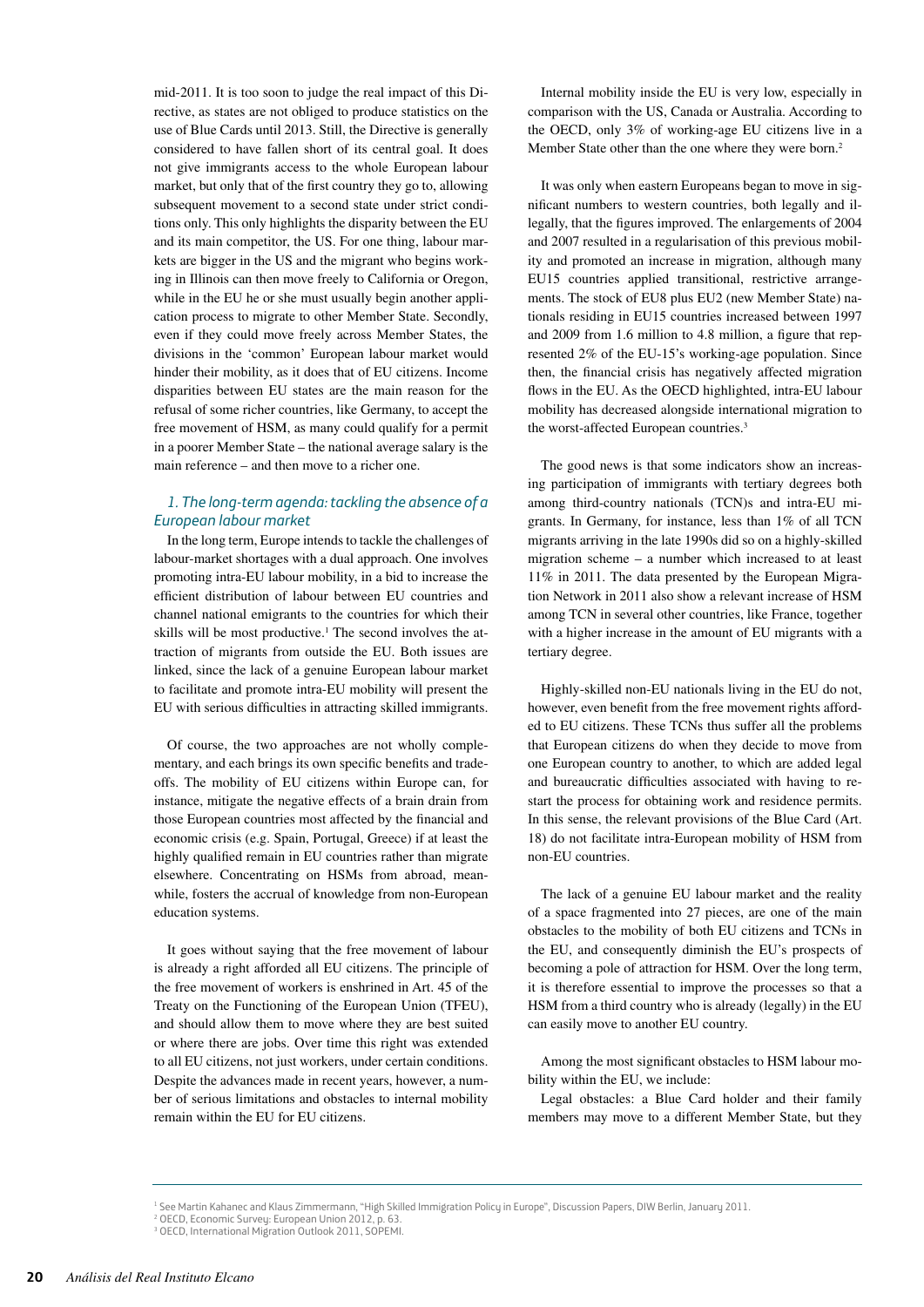#### *Figure 1: Annual cross-border mobility % of total population, 2010*



Source: OECDE, Economic Surveys – European Union 2012.

#### *Table 1 – Annual net growth of stock of foreigners in the EU-15 countries by group of citizenship (in thousands)*

| <b>CITIZENS FROM:</b> | 2004 | 2005 | 2006 | 2007 | 2008 | 2009 | 2010 |
|-----------------------|------|------|------|------|------|------|------|
| <b>EU-15</b>          |      | 118  | 420  | 233  | 167  | 77   | 99   |
| $EU-10$               | 84   | 260  | 429  | 360  | 124  | 18   | 295  |
| $EU-2$                | 184  | 193  | 274  | 601  | 345  | 186  | 273  |
| Non-EU-27 countries   | 1214 | 695  | 297  | 977  | 636  | 333  | 160  |

Source: European Commission, DG Employment, social affairs and inclusion, Employment and Social Developments in Europe in 2011.

must present an application for a new Blue Card, including all the same documents for the second Member State. In addition, the second Member State may decide, in accordance with its domestic law, not to allow him or her to work until the application has been approved.

• Linguistic obstacles: despite the extension of the use of English as a working language, in daily and administrative lives, national languages (even regional languages) play a relevant role and could act as a disincentive. Administrative obstacles: for example there is still no system providing mutual recognition of official documents.

• Pension rights are not always easily portable between EU countries.

• There is a lack of information about job vacancies in other EU Member States.

• Transaction costs in housing markets in Europe are very high.

• Migrants from third countries face important difficulties in obtaining recognition of their professional qualifications. EU citizens also must overcome several obstacles, despite the Directive on "Recognition of Professional Qualifications" that came into effect in 2007. Currently, degrees are only automatically recognised in seven cases (architects, doctors, dentists, nurses, midwives, pharmacists and veterinarians). All other professional qualifications must pass long, complicated and uncertain processes to receive recognition. The Bologna Process, which should have facilitated automatic recognition, has not, in fact, dealt with this issue. Only in 2012 did promoters of the Process begin to think about it. This in one of the reasons behind the overqualification of many mobile workers and migrants from outside the EU. This is also a characteristic of the workers moving from one EU15 country to another, and especially for the workers from the EU12.

#### *Some proposals for promoting EU intra-labour mobility*

To this end, the most pressing issues seem to be to:

• Re-open the debate regarding the possibility of establishing a simplified process (some kind of fast track) to facilitate internal labour mobility for non-EU HSM between Member States.

The blue card directive's limited applicability highlights the disparity between the EU and its main competitor, the US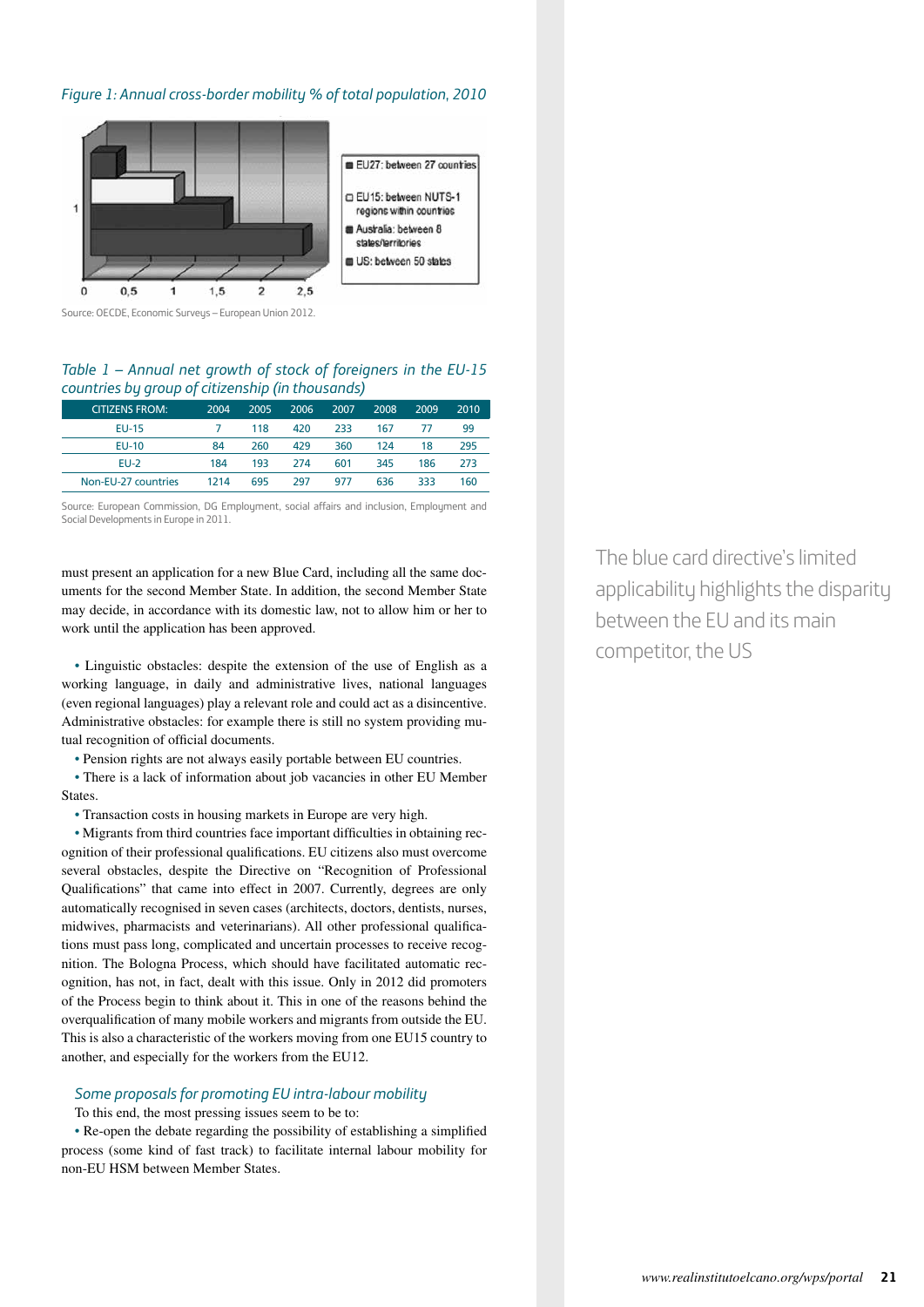Make progress in overcoming the many obstacles, especially administrative and bureaucratic, which hinder intra-EU labour mobility for European citizens as well as immigrants from third countries. The automatic recognition of degrees with only well-grounded exceptions (such as law degrees) would make a big contribution to the EU internal labour market.

• Shift from the heavy focus on temporary migration. The Green Paper, which guided the recent reform of Europe's labour migration policy, focuses first and foremost on temporary admission systems, and discussions are still focused on circular migration schemes. In the context of highlyskilled migration, however, linking temporary immigration schemes with options for status changes would significantly increase the attractiveness of the EU as a destination for highly-skilled migrants.

#### *2. The medium-term agenda: completing the Blue Card*

In light of the apparent unwillingness of governments to pool competencies and tackle these obstacles, it seems that the creation of an EU-wide labour market will be a laborious, long-term effort. In the short to medium term, meanwhile, three prominent fault lines in the Blue Card Directive are likely to produce suboptimal outcomes and require more immediate attention.

A first aspect concerns the fact that **the Blue Card is hardly holistic when it comes to the migration context.** As highlighted above, the Blue Card was adopted in relative isolation from other migration measures due to the way that the Commission reacted to the veto of its more comprehensive 2001 proposal. As a result, the EU has ignored the fluid distinctions between categories of migrants, and overestimated the utility of the Blue Card mechanisms – as opposed to, say, education or research policy – in attracting foreign workers.

The second is down to the nature of intergovernmental bargaining in Council, which meant that the Blue Card was not just lowest common denominator, but bore the influences of certain national regimes more than others, even if these were not easily applicable to the EU as a whole. Such outcomes are particularly problematic in a measure like the Blue Card, where the EU needs to adopt the most attractive practice availa ble. That situation is particularly lamentable today, since, in their domestic efforts to attract HSM, some Member States now provide international best practices of their own.

Third, governments initially aspired to emulate the US and use the EU-wide labour market to make the EU more attractive to third-country nationals. It is not just because of the blockages to mobility explored above that they failed. **Member States simply do not have a sense of the collective benefits of together attracting immigrants**. Instead, and to a much greater degree, they feel in competition with one another. The Blue Card has, however, had an effect: it has stimulated individual domestic efforts. While this is no mean feat, of course (in 2007, only 10 members had programmes to attract HSM), it is not the original goal of the exercise and has occurred in a rather uncoordinated manner.

All this shows, however, that any evaluation of the Blue Card's implementation should not concentrate solely on this; it should investigate existing dualist national admission systems spurred by the negotiation and the implementation of the Directive. The fact that the Directive does not affect the right of Member States to adopt or retain more favourable provisions has resulted in a situation where many Member States now run a dual HSM admission system in which the Blue Card offers only an additional channel of entry.

Besides the "classic", long-term option of improving the attractiveness of the EU as a migrant destination by offering policies of scale along the lines of the US Green Card and H1B visa, there exists at least three alternatives to "complete" the Blue Card. First, competition and differences between the Member States could be harnessed with some kind of 'reinforced cooperation' between different subsets of members offering beneficial packages amongst themselves. Second, the proliferation of parallel national admission schemes offers some inventive ideas to refine and advance the current system and to iron out some of the quirks in the current version. Lastly, the EU could take a more holistic approach, tapping other means of generating a highly-skilled workforce, for example by making greater use of the academic gate of immigration.

#### *2.1. From competition to reinforced cooperation*

In the short run and on the basis of the current Directive, different forms of enhanced cooperation amongst subsets of Member States might cure some of the Blue Card's existing shortcomings. Within the external dimension of Europe's migration policy, the Global Approach for Migration and Mobility underlined the importance of Mobility Partnerships and its tailor-made approach aiming for closer cooperation between a number of Member States and a selected third country. Through such targeted agreements with third countries, groupings of Member States with similar points of attraction would woo highly-skilled immigrants. For those EU Member States which share a similar need for highly-skilled labour and are able to offer similar working, salary and living conditions, it could make sense to work together to recruit foreign workers with the right profile whilst competing against other sub-groups. In recent years, many Member States have followed the lead of the European Immigration Portal and launched their individual recruitment campaigns, which could be effectively replaced by common efforts between Member States sharing similar interests.

#### *2.2. From the lowest common denominator to the highest*

As regards the medium-term perspective of recasting the Directive, the dualism of EU and national measures has been a welcome development for two reasons. First, it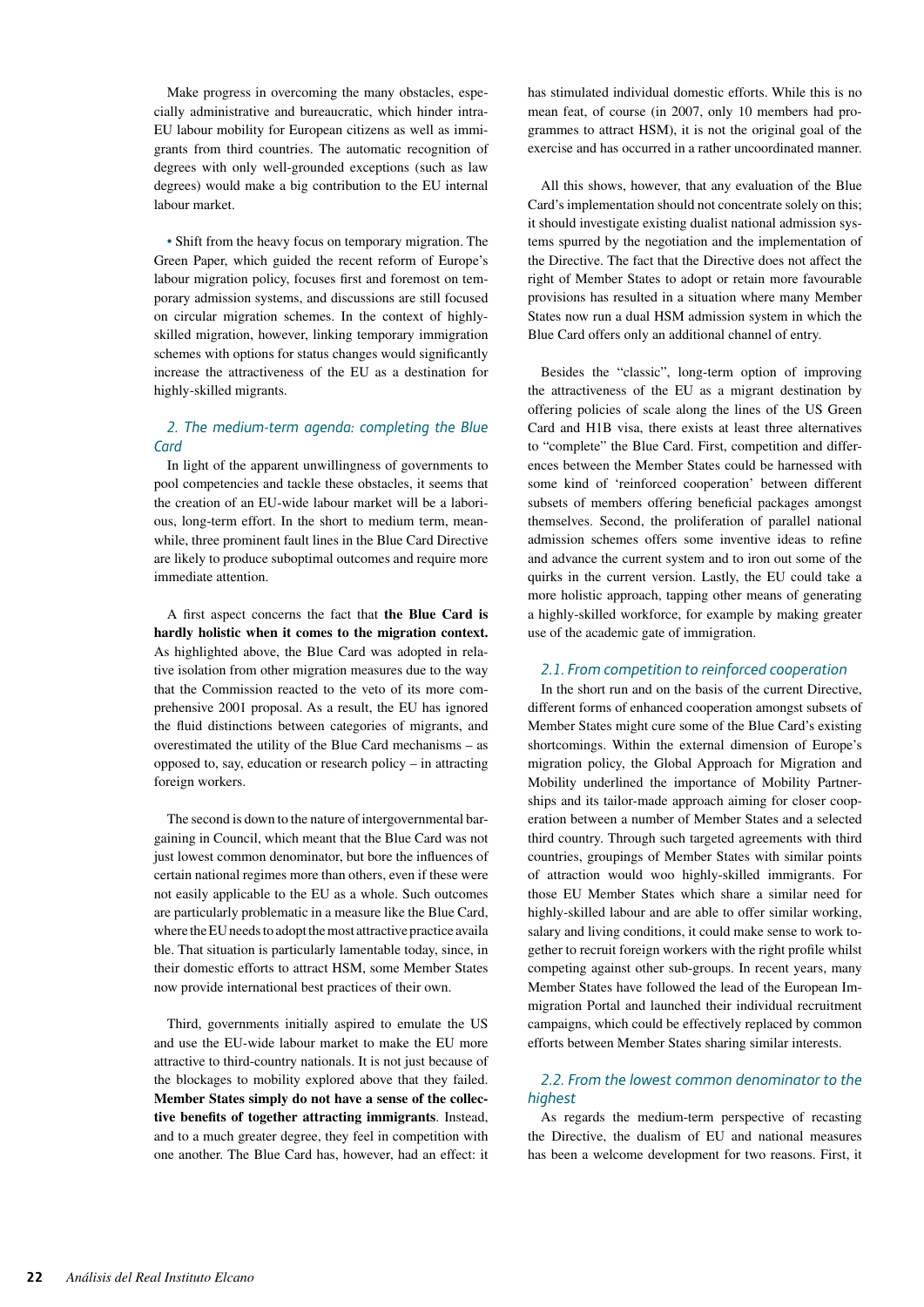should allow for the harmonisation of highly-skilled migration schemes on a far higher level than the existing Directive does. The world of HSM admission systems in Europe today looks very different compared to the situation in 2007 when the Directive was originally proposed, and Member States are more at ease with such policies. Second, the Directive has provided a wide range of national practice to emulate. Examples of successful national practices include the job seekers' visa, which was recently introduced in Austria and Germany. This instrument, originally included in the Draft Directive in 2001, introduces a residence permit for highly-skilled immigrants, allowing them to search for an equivalent job for up to six months, therefore significantly reducing the difficult matching process between employers and employees.

#### *2.3. Taking a holistic approach by opening the academic admissions gate*

As part of that medium-term reform, the Blue Card regime should be released from its segmented corset and aligned with other aspects that are usually part of a highlyskilled migration regime. In traditional immigration countries, one complementary strategy includes making use of foreign students and graduates, which have emerged as one of the key sources of highly-skilled migration. In Germany, for example, every fourth highly-skilled migrant is admitted today on the basis of graduating from a German University.

Despite the importance of the academic admission gate, the Students Directive from 2004 established only a first step towards harmonisation and the intention so far has not been to create incentives for foreign graduates to remain in the EU after the completion of their degrees. Even today, Member States regularly fail to utilise this potential source of well-qualified and integrated foreign labour, and this is something that should be addressed in the process of redrafting the Students and Researcher Directives. The negotiations will provide a welcome opportunity to develop this important part of the jigsaw of Europe's comprehensive highly-skilled immigration regime.

Although the Bologna Process will be long and drawn out, and truly international courses in English or other widelyspoken languages still constitute only a tiny minority in most Member States, this relatively recent shift in the systems of higher education in the EU has already made them more attractive to foreign students. Promoting the use of English as a vehicular language in more European universities would attract many foreign students who want to become fluent in English while they earn a degree.

#### **Carmen González**

*Senior Analyst, Real Instituto Elcano* **Roderick Parkes**  *Head of the EU programme, Polish Institute of International Affairs (PISM); for Stiftung Wissenschaft und Politik (SWP)* **Alicia Sorroza** *Analyst, Real Instituto Elcano* **Andreas Ette** 

*Senior Researcher, German Federal Institute for Population Research; for SWP* Member states simply do not have a sense of the collective benefits of together attracting immigrants"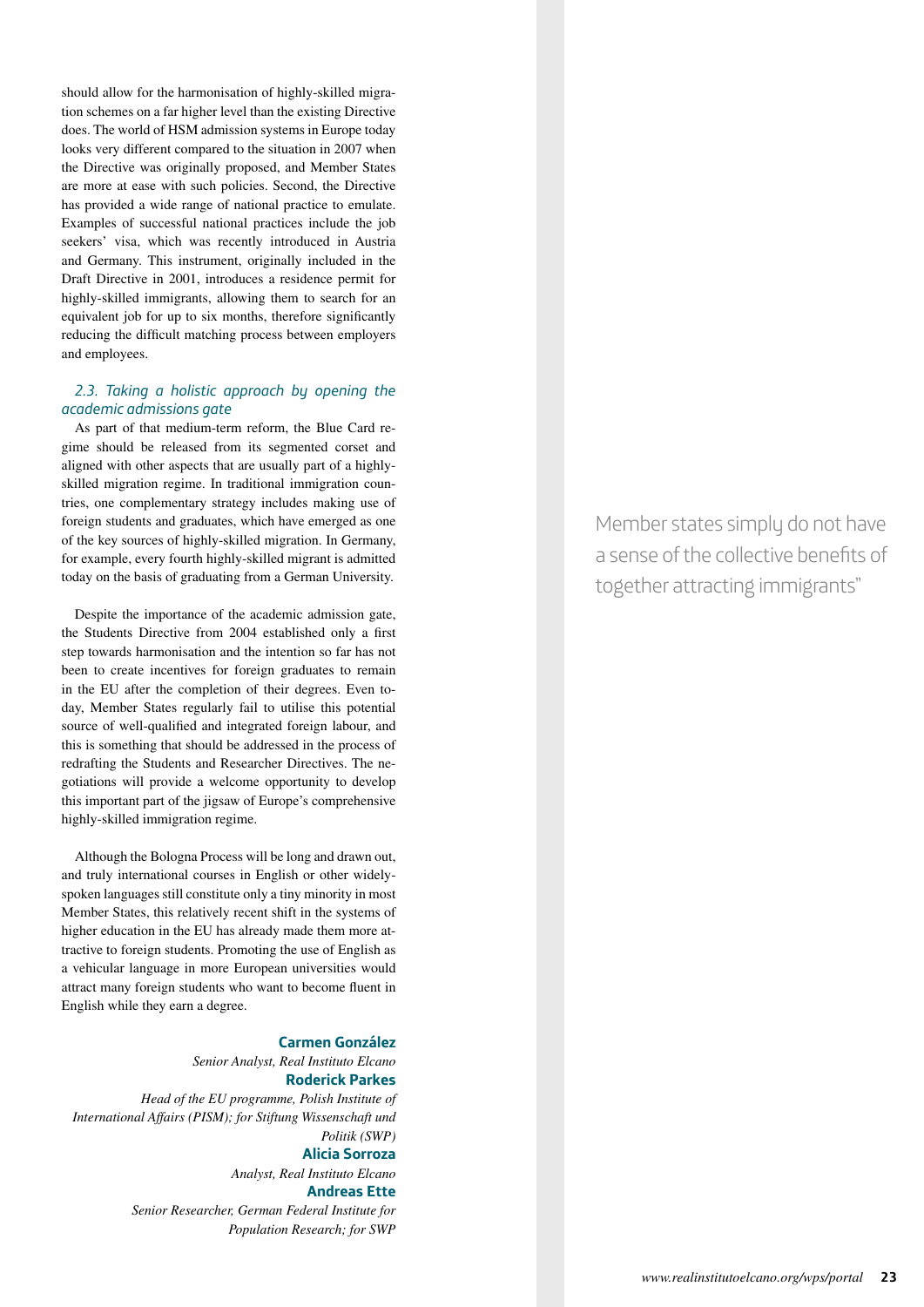### **ARI** Publicados en febrero

**Toro flaco… La imagen del toro como símbolo de la crisis de España en los medios internacionales** *María Morán* OME 9/2013 - 27/02/2013

**España en los webs y blogs económicos en octubre de 2012** *Juan Pizarro* OME 8/2013 - 27/02/2013

**The Emergence of Hamas as a Regional Political Actor** *Julio de la Guardia* ARI 6/2013 - 27/02/2013

**Un mapa institucional de Marca España** *Mercedes Maderuelo* OME 7/2013 - 26/02/2013

**La imagen de España en la prensa extranjera: octubre de 2012** *Daniel Ramírez Smith* OME 6/2013 - 26/02/2013

**El papel de la cooperación internacional en la construcción de una marca-país** *Martín Rivero Illa* ARI 5/2013 - 14/02/2013

**España en los webs y blogs económicos en septiembre de 2012** *Juan Pizarro* OME 5/2013 - 07/02/2013

**Towards an Agreement on Growth and Job Creation? The Multiannual Financial Framework 2014-20 on the Agenda of the European Council of 7-8 February 2013** *Mario Kölling and Cristina Serrano Leal* ARI 4/2013 - 04/02/2013

## **Comentarios Elcano**

#### Publicados en enero

**¿A New Union of Creditors and Debtors** *Federico Steinberg* Expert Comment 19/2013 - 28/02/2013

**¿Qué revela la prueba nuclear de Corea del Norte de febrero de 2013?** *Pablo Bustelo*

Comentario Elcano 18/2013 - 26/02/2013

**Cameron y el arte de jugar al referéndum: Ahora, Escocia** *Ignacio Molina* Comentario Elcano 17/2013 - 25/02/2013

**Significado y alcance de la yihad terrorista individual**

*Fernando Reinares y Carola García-Calvo* Comentario Elcano 16/2013 - 20/02/2013

**El engañoso fracaso escolar** *Carmen González Enríquez* Comentario Elcano 15/2012 - 18/02/2013

**Looking beyond MDGs: put inequality on the agenda** *Iliana Olivié* Expert Comment 14/2013 -14/02/2013

**Apaños financieros para Irlanda y Chipre: la UE es más pragmática y flexible de lo que parece** *Federico Steinberg* Comentario Elcano 13/2013 - 11/02/2013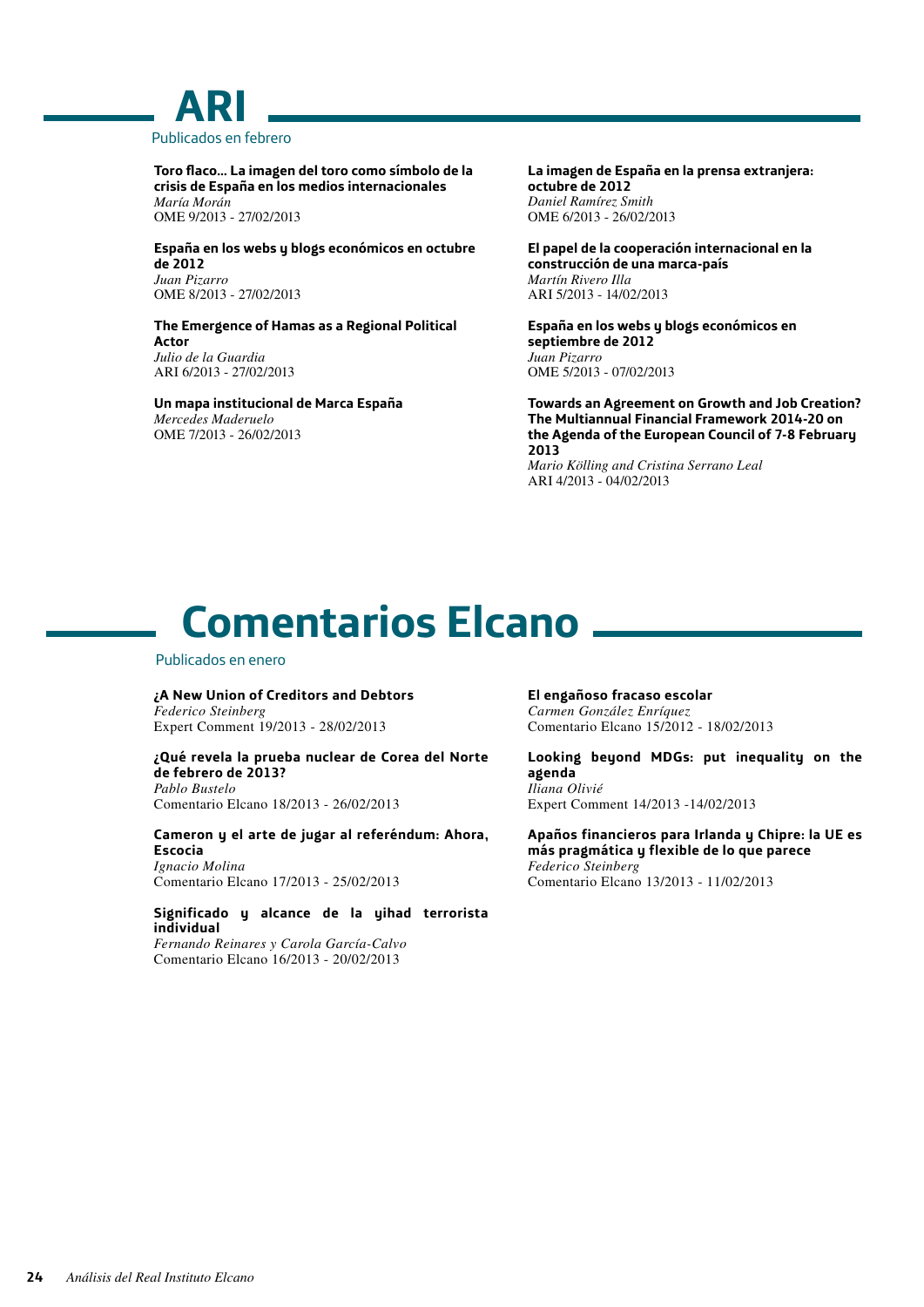## **Especiales y secciones web**



TOWARDS A EUROPEAN **GLOBAL STRATEGY** 

#### **Estrategia Global Europea**

**Secciones:** Cuatro think-tanks europeos han sido seleccionados para elaborar un informe que contendrá los aspectos fundamentales y los posibles elementos de una Estrategia Global Europea (EGE).

*http://www.realinstitutoelcano.org/wps/portal/rielcano/ EstrategiaGlobalEuropea*



#### **RIBEI**

Asociación fundada por 38 centros de estudios de América Latina, España y Portugal, tiene como objetivo establecer un nuevo mecanismo de cooperación orientado al estudio y debate de las relaciones internacionales con perspectiva estratégica.

**Secciones:** Novedades, Qué es RIBEI, Centros Integrantes, I Conferencia Internacional RIBEI, Publicaciones.

*http://www.realinstitutoelcano.org/wps/portal/rielcano/ RIBEI*



#### **Índice Elcano de Presencia Global**

Índice sintético que ordena, cuantifica y agrega la proyección exterior de diferentes países en los terrenos económico, militar, científico, social y cultural.

Secciones: Componentes e indicadores, Estudio Elcano 2 (metodología), Resultados 2010.

*http://www.realinstitutoelcano.org/wps/portal/rielcano/ IndiceElcanoPresenciaGlobal*



#### **Euro Crisis**

**Secciones:** Novedades/News, Euro crisis en los medios/Euro Crisis in the Media, España y la crisis en la eurozona/Spain and the Eurozone Crisis, Comentarios Elcano/Expert Comment, Análisis y publicaciones/Analyses and Publications, Euro crisis en los medios/Euro Crisis in the Media, Materiales de interés/Key Documents.

*http://www.realinstitutoelcano.org/wps/portal/ EspecialesElcano/Eurocrisis*



#### **Crisis en el mundo árabe**

Sección sobre los acontecimientos en el mundo árabe con el objetivo de proporcionar análisis de la situación y facilitar a sus lectores el acceso a materiales e informaciones disponibles sobre el tema.

**Secciones:** Respuesta a la crisis, notas del Observatorio, Notas de actualidad, Análisis del Real Instituto Elcano, *thin tanks* y Materiales de interés, medio y Web Social, Actividades y multimedia.

*http://www.realinstitutoelcano.org/wps/portal/ EspecialesElcano/CrisisMundoArabe*



#### **Energía y Cambio climático**

Sección Especial del Programa de Energía dirigido por Gonzalo Escribano, vincula la geopolítica de la energía y la política energética, española y europea, con los recursos energéticos disponibles, su distribución geográfica y su impacto medioambiental, incluyendo las energías renovables y la eficiencia energética como instrumentos para combatir el cambio climático.

*http://www.realinstitutoelcano.org/wps/portal/rielcano/ ProgramasElcano/Energia-Cambio-Climatico*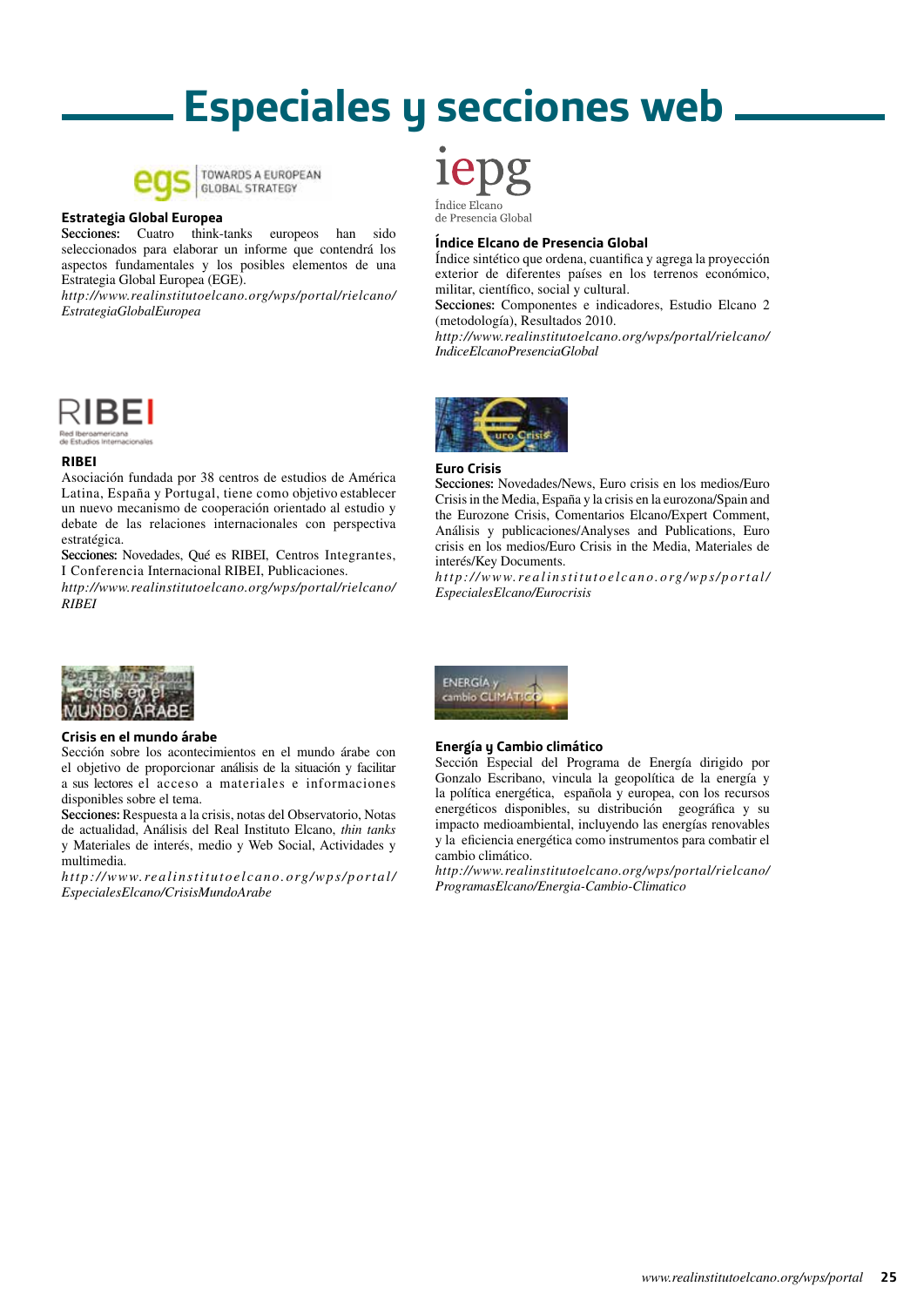## **Noticias Elcano**

#### **01/03/2013**

Organizado por el Instituto Gobernanza GLBOERNANCE, **Emilio Lamo de Espinosa**, presidente, participó en la presentación de "El Manifiesto por una Democracia Global", celebrado en el Museo San Telmo de San Sebastián.

#### **7-10/03/2013**

**Charles Powell**, director, participó en la decimoquinta edición del Aspen Ministres Forum, que versó sobre "Regional Security in MENA: Engaging Stakeholders and Sharing Responsibility", celebrado en Marrakech (Marruecos).

#### **9/03/2013**

**Gonzalo Escribano**, director del Programa de Energía, presentó una conferencia en el Curso de Experto universitario del Instituto Universitario Gutiérrez Mellado "La nueva geopolítica energética del Norte de África", en Madrid.

#### **11/03/2013**

**Emilio Lamo de Espinosa** impartió la conferencia "¿Post Occidente?", organizada por la Facultad de Ciencias Sociales de la Universidad de Salamanca.

#### **11/03/2013**

**Federico Steinberg**, investigador principal de Economía Internacional, participó como ponente en el seminario sobre gobernanza económica europea organizado por Chatham House y AREL.

#### **11-12/03/2013**

**Alicia Sorroza**, investigadora de Europa, participó en las XV Jornadas sobre la Unión Europea "La Unión Europea en las relaciones internacionales: hacia una diplomacia común europea?" con la conferencia "El futuro de las relaciones entre Estados Unidos y la UE: socios estratégicos en un mundo bipolar", en la Universidad de Deusto.

#### **12/03/2013**

**Emilio Lamo de Espinosa** impartió la conferencia "La Marca de España en nuestro mundo global" en el XXI Foro Marca España. Claves para generar confianza en nuestras empresas, organizado por el Club Excelencia en Gestión, y celebrado en Madrid.

#### **14/03/2013**

Con la conferencia "¿Postoccidentalismo?", **Emilio Lamo de Espinosa** clausuró en la Academia General Militar de Zaragoza el XV Seminario de Economía y Defensa, titulado "La crisis económica, su incidencia sobre la seguridad nacional."

marzo

#### **17/03/2013**

**Iliana Olivié,** investigadora principal de Cooperación Internacional, viajó a Marruecos para la realización del trabajo de campo para el estudio sobre "The cost of Non-Europe: Donors coordination in development cooperation" (estudio comisionado por el Parlamento Europeo),

#### **19-22/03/2013**

**Gonzalo Escribano** participó en el seminario sobre "Geopolítica de la Energía", organizado por Mediterranean Academy of Diplomacy, Malta.

#### **20/03/2013**

**Federico Steinberg** participó como ponente en el Workshop "The future of the International Monetary System", organizado por el Ghent Institute for International Studies.

#### **22/03/2013**

**Fernando Reinares**, investigador principal de Terrorismo, impartió con Carola García-Calvo, ayudante de Investigación, un seminario sobre "Estrategias europeas de prevención de la radicalización violenta", en el Centro Nacional de Coordinación Antiterrorista (CNCA), en Madrid.

#### **22/03/2013**

**Haizam Amirah-Fernández**, investigador principal de Mediterráneo y Mundo Árabe, realizó una presentación titulada "The Southern Dimension of the European Neighbourhood Policy", dentro de la conferencia internacional "Security and Cooperation in the Mediterranean: Challenges and Opportunities", que tuvo lugar en la Universidad Panteion de Atenas.

#### **25-26/03/2013**

**Charles Powell** intervino en el cuarto seminario del European Global Strategic Project, organizado por el Swedish Institute of International Affairs, y celebrado en Estocolmo.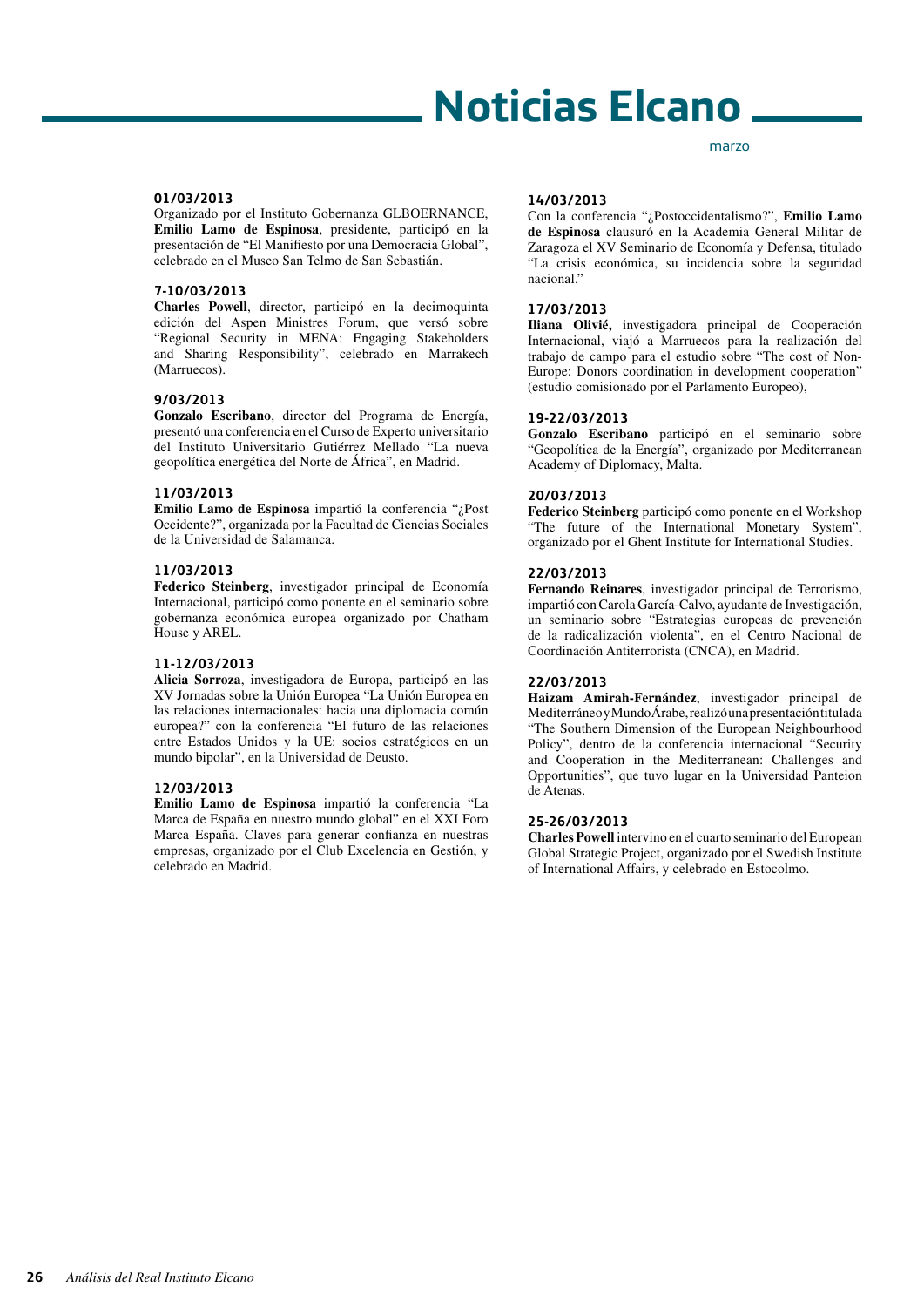## **Actividades**

#### **5/02/2013**

**Reunión del Grupo de Trabajo de Energía,** que contó con la intervención de Gonzalo Sáenz de Miera, director de Prospectiva Regulatoria de Iberdrola.

#### **5/02/2013**

**Seminario "European Defense Capaticities in an Economical and Financial Restrictive Scenario",** que contó con la participación de altos cargos de los ministerios de Defensa y miembros de varios think tanks de Estonia, Lituania, Letonia y España.

#### **5/02/2013**

**Reunión del Grupo de Trabajo de Economía Internacional,** con las intervenciones de Fernando Fernández (Profesor del IE Business School), José Fernández Albertos (Investigador del CSIC) e Ignacio Sánchez Cuenca (Director del Centro de Estudios Avanzados en Ciencias Sociales del Instituto Juan March).

#### **6/02/2013**

#### **Segundo desayuno-coloquio del ciclo sobre seguridad y defensa en América Latina.**

Intervino en esta ocasión el contralmirante Vidal Preciado, Agregado Naval de la Embajada de México en España.

#### **6/02/2013**

**Reunión con Yoshihide Soeya,** profesor del Departamento de Derecho y director del Centro de Estudios de Asia Oriental de la Universidad de Keio, Japón, que habló sobre "Troubled Waters in East Asia and Japan's Middle Power Diplomacy"



#### **11/02/2013**

**Reunión del Grupo de Trabajo sobre Cumbres Iberoamericanas** que trató el tema "El futuro del espacio iberoamericano" con la asistencia de Enrique Iglesias, Secretario General Iberoamericano, Ricardo Lagos, expresidente de Chile, y Patricia Espinosa, excanciller de México.

#### **11/02/2013**

**Presentación del libro "La imagen de España en el mundo" de Javier Noya,** primer volumen de la serie "Visiones del exterior" editada por Tecnos y el Real Instituto Elcano. Participaron en el acto Emilio Lamo de Espinosa, presidente del Real Instituto Elcano; Ángel Alloza, Office Manager de Corporate Excellence; Gonzalo Brujó, consejero delegado de Interbrand; Fernando Prado, director general de Reputation Institute y Javier Noya, investigador principal de Imagen Exterior de España y director del OME del Real Instituto Elcano.

#### **12/02/2013**

**El presidente de Guatemala, Otto Pérez Molina,** visitó el Instituto para hablar sobre "Los retos a la gobernabilidad en Guatemala".

#### **18/02/2013**

**Seminario a puerta cerrada sobre "Repensando Marca España. ¿Qué lugar para el desarrollo, la inversión extranjera directa y la cooperación al desarrollo?"**

#### **18/02/2013**

**Reunión del Grupo de Trabajo de Economía Internacional,** con la intervención de Jaime García-Legaz, secretario de Estado de Comercio, Ministerio de Economía y Competitividad.

#### **18/02/2013**

**Acto público de presentación de las conclusiones del seminario "Repensando Marca España. ¿Qué lugar para el desarrollo, la inversión extranjera directa y la cooperación al desarrollo?",** con la participación, entre otros, de Emilio Lamo de Espinosa, presidente del Real Instituto Elcano

#### **22/02/2013**

**Presentación de la 32ª oleada del BRIE**

#### **25-26/02/2013**

**Seminario " The European Union: What Kind of global Actor?".** Segundo de la serie de seminarios sobre la Estrategia Global Europea con la participación de representantes de los cuatro think tanks designados por los gobiernos de España, Italia, Polonia y Suecia para el desarrollo de dicha estrategia y que en esta ocasión acogió el Real Instituto Elcano.



#### **27/02/2013**

**Reunión del Grupo de Trabajo de Energía** con la intervención de Paul Isbell, Calouste Gulbenkian Fellow, Center for Transatlantic Relations, Johns Hopkins SAIS, que habló sobre "La energía y el Atlántico: perspectivas estratégicas".